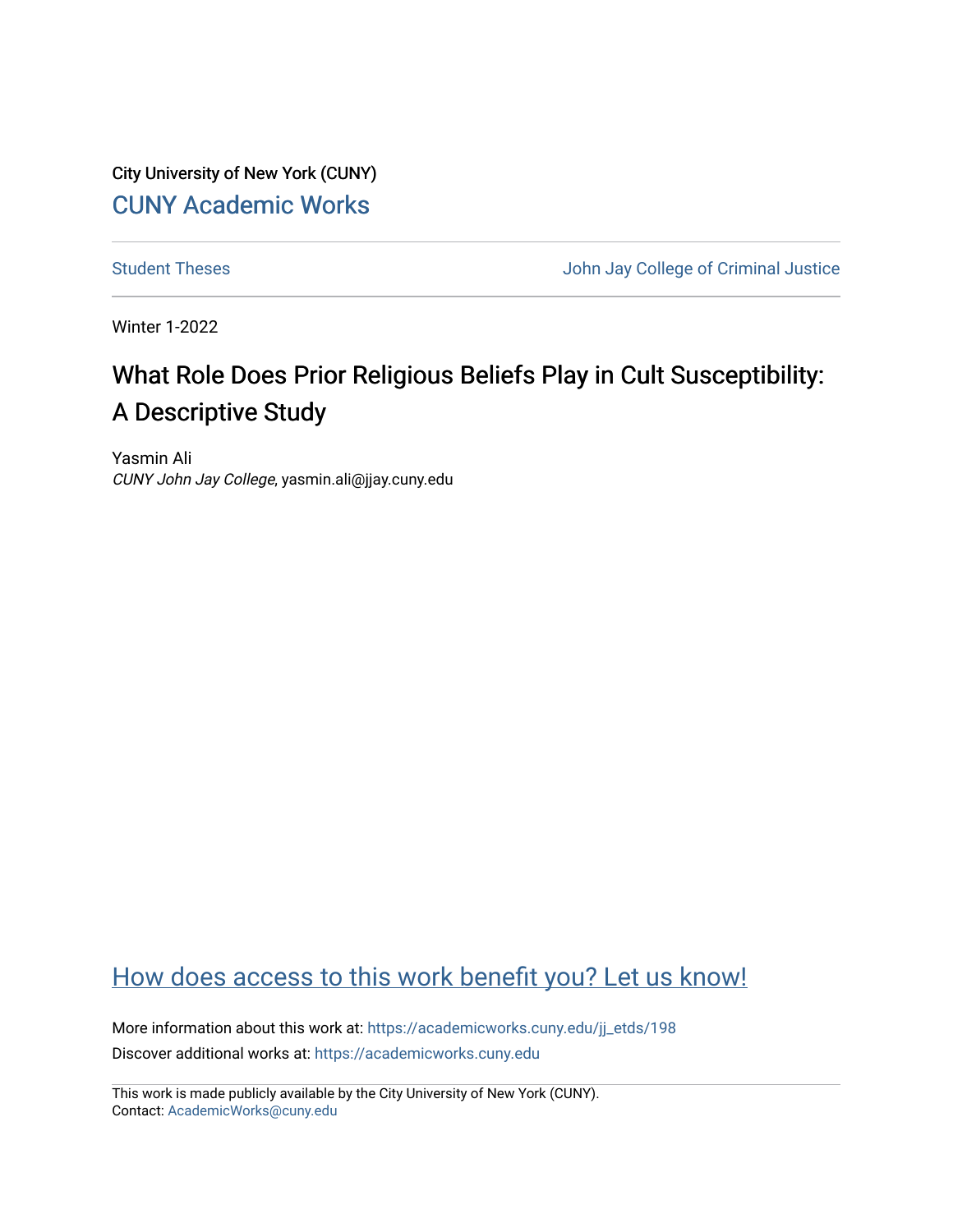What Role Does Prior Religious Beliefs Play in Cult Susceptibility: A Descriptive Study

Yasmin Ali

John Jay College of Criminal Justice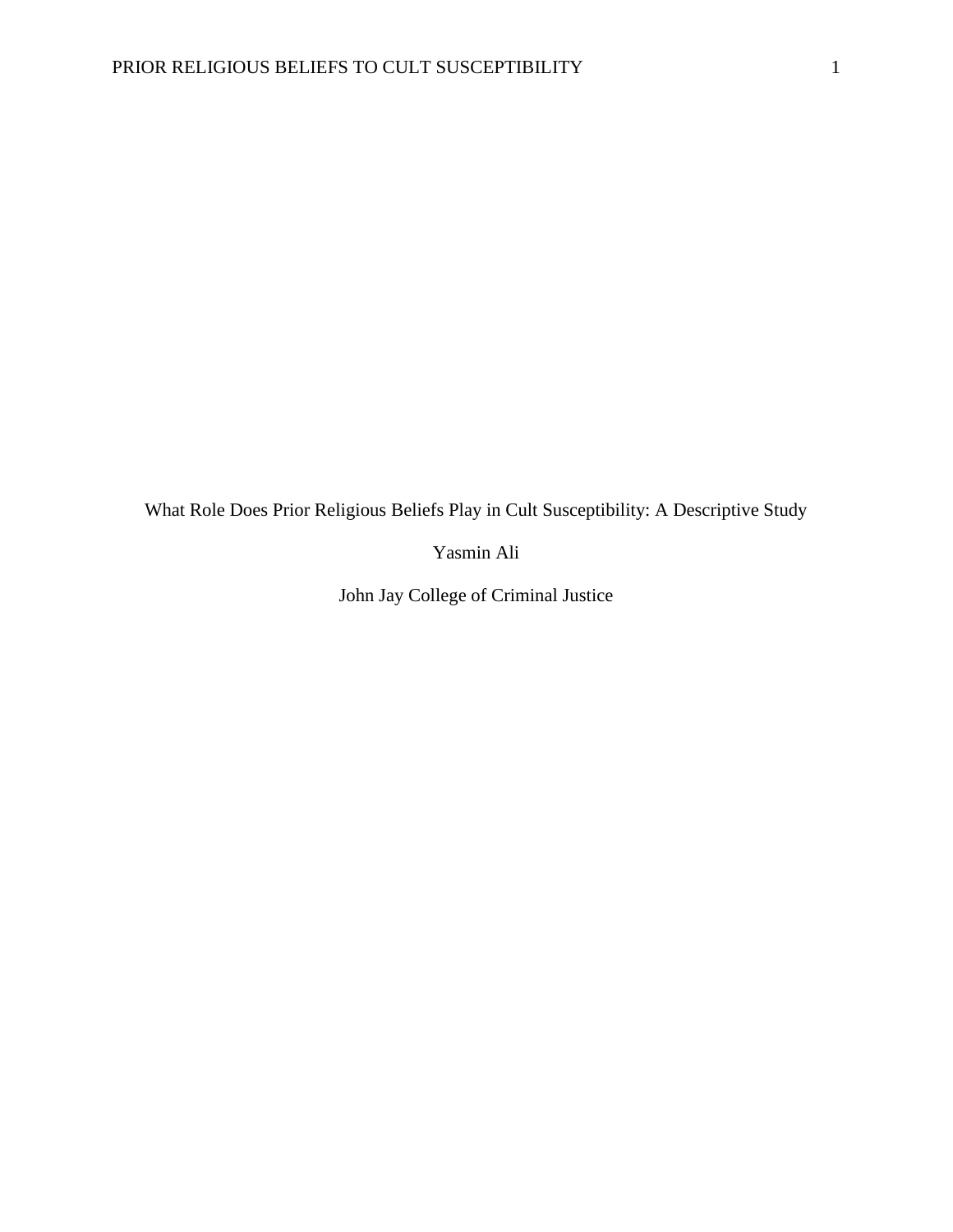# Abstract

Research on cults has explored susceptibility related to seeking membership, but not the role of an individual's prior religious beliefs in cult involvement (Almendros et al., 2007). This study aims to understand the role of prior religious beliefs to cult susceptibility—specifically, joining and remaining in a cult. This study explored participants' prior and subsequent religious affiliations and spirituality. In addition, it investigated the relationship between prior religion type and the cult type joined, including age of induction, time involved, and gender differences.

Former cult members  $(N=103)$  of a variety of Christian and non-Christian groups were interviewed using a semi-structured interview guide. Data was analyzed within a theoretical framework of coercive control using grounded theory. The sample consisted of a surprisingly large proportion of second-generation adults (SGAs) and others raised in cultic groups  $(N=42)$ and therefore, they were omitted from analysis. Results indicate that majority of participants (N=51) endorsed prior religious participation before they joined a cultic group. Additionally, about half the participants reported joining a cult that was related to their religion of origin and typically joined younger and stayed longer. These findings suggest both that cults are powerful and that there is a strong relationship between prior religious beliefs and cult affiliation.

**Keywords***:* cults, high demand groups, new religious movements, spiritual abuse, spiritual trauma, religious trauma, cult susceptibility, cult induction factors, religious beliefs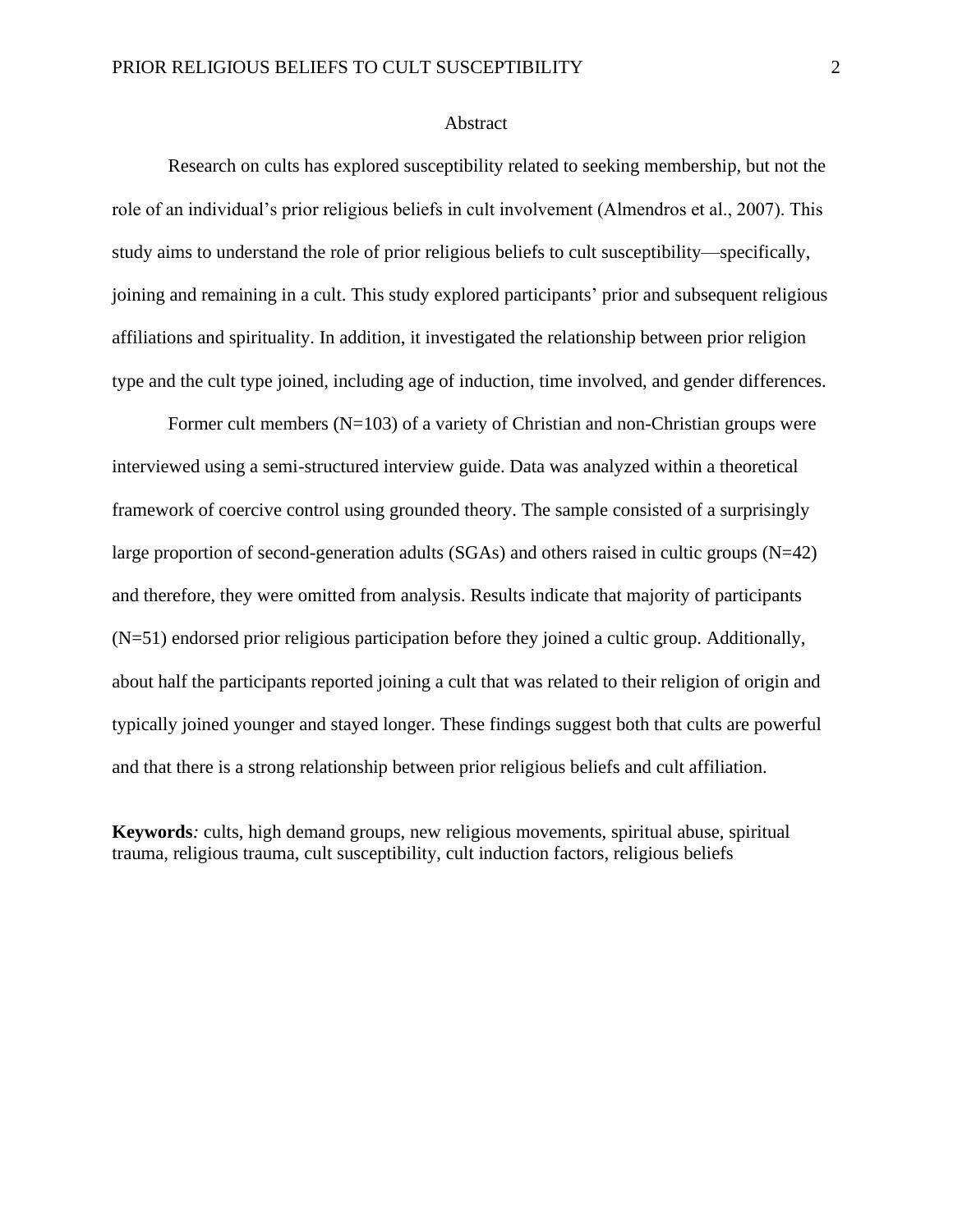What Role Does Prior Religious Beliefs Play in Cult Susceptibility: A Descriptive Study

The past two decades have seen an increased recognition of the proliferation of cults in North America but also their potential for abuse (Hexham & Poewe, 2003). While the media has paid most attention to large dramatic acts of violence and destruction, exemplified by the mass suicide at Jonestown, Guyana in 1978 and the tragic siege in Waco, Texas in 1993, or even more recently NXIUM, many cults operate under the radar of law enforcement, while simultaneously engaging in abusive behavior towards their members. Such cults are largely invisible—in part because the tactics they use are difficult to detect without careful attention.

According to the International Cultic Studies Association (ICSA), a cult is defined as an ideological organization consisting of charismatic relationships that necessitate high levels of commitment and often involves psychological manipulation and abuse (ICSA, 2004). ICSA identifies 15 characteristics consistent across cultic groups, including "zealous and unquestioning commitment to its leader," "a polarized us-versus-them mentality," the use of "mind-altering practices," and a primary preoccupation with "bringing in new members" and "making money" (Langone, 2015). These groups typically promote a doctrine that strongly deviates from mainstream beliefs (Holoyda et al., 2016) while simultaneously preaching a message that resonates with individuals from different backgrounds.

To gain new members, cult leaders employ a plethora of manipulative strategies targeting potential members who are most likely to join and commit to cult ideals (Singer, 2003; Coates, 2011). Although there is conflicting evidence in the current literature, some research indicates that factors such as familial dysfunctional patterns (Almendros et al., 2007), preexisting psychological difficulties and maladjustment, and seekership—that is, motivation to join due to life dissatisfaction and difficulty coping (Levine & Salter, 1976), have been associated with cult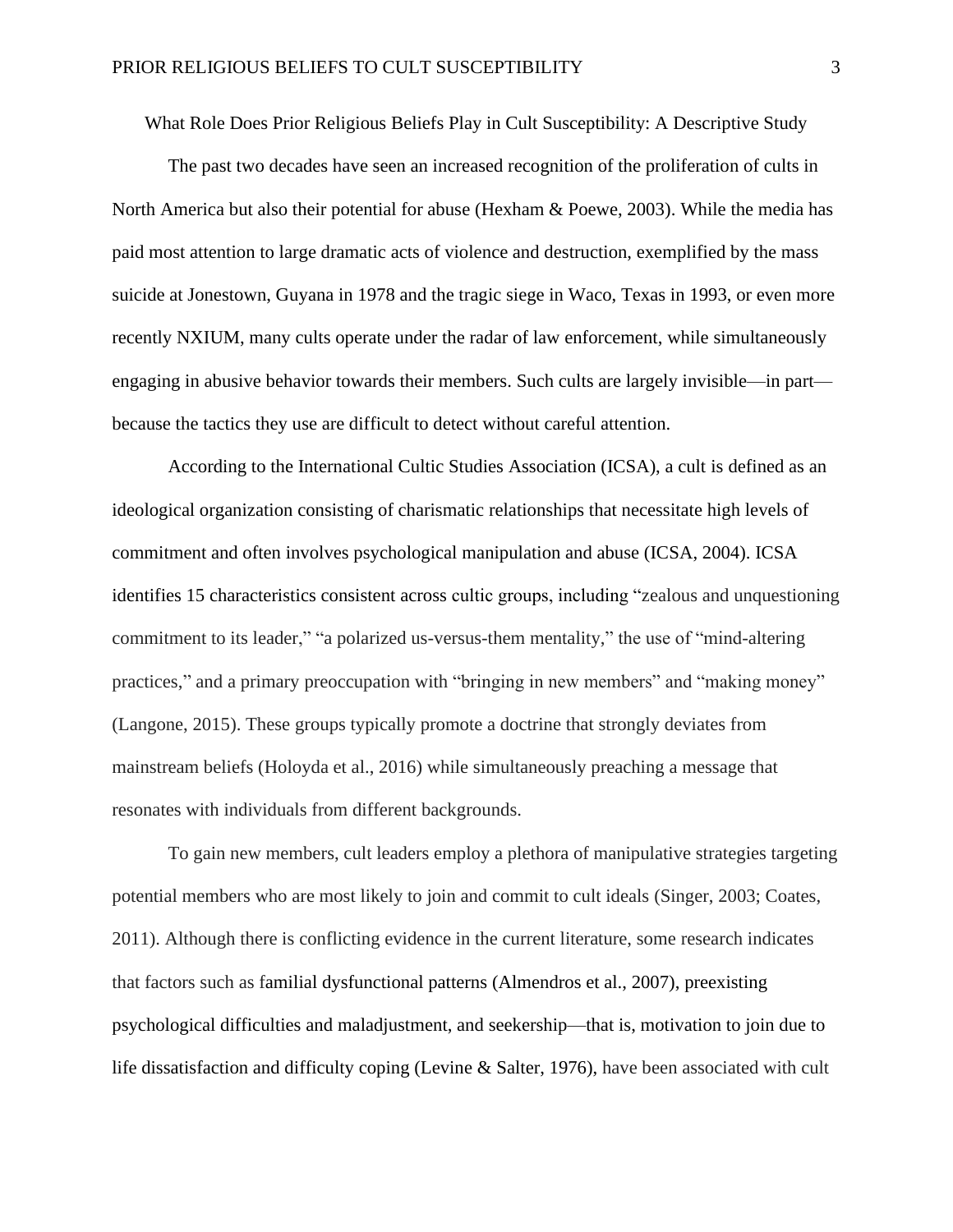susceptibility. This study aims to analyze the relationship between a little researched factor—that of prior religious devotion and cult membership.

While little research exists on such a relationship, I will explore how prior religious exposure may increase one's vulnerability to cult recruitment through familiarity with such structures. Because familiarity provides a sense of safety and comfort, individuals may not recognize warning signs of regulatory structures that indicate abuse, increasing their susceptibility to cult involvement. In the next few sections, I will first discuss common characteristics of cults and cult types. I will then explore the parallels between religions and cults, including structure and practice. Then, I will discuss my primary research goals of exploring susceptibility via religious familiarity.

# **Common Types and Characteristics of Cults**

While cults are typically associated with religious beliefs, cults can be based on any subject matter including meditation, self-improvement techniques, politics, psychology, outerspace phenomena, etc. (Singer, 1995). According to Margaret Singer (1995), there are at least ten major types of cults in the United states alone including: Neo-Christian religious, Hindu and Eastern religious, occult, witchcraft, and satanist, spiritualist, Zen and other Sino-Japanese philosophical- mystical orientation, racial, flying saucer and other outer-space phenomena, psychology or psychotherapeutic, political, and self-help, self-improvement, and life-style systems. For this study's classification, we condensed the aforementioned cult types into five major groups: Neo-Christian religious, Hindu, Zen, and Eastern religious, psychological and self-help related, other world phenomena, and other, which includes political, cultural, and miscellaneous groups.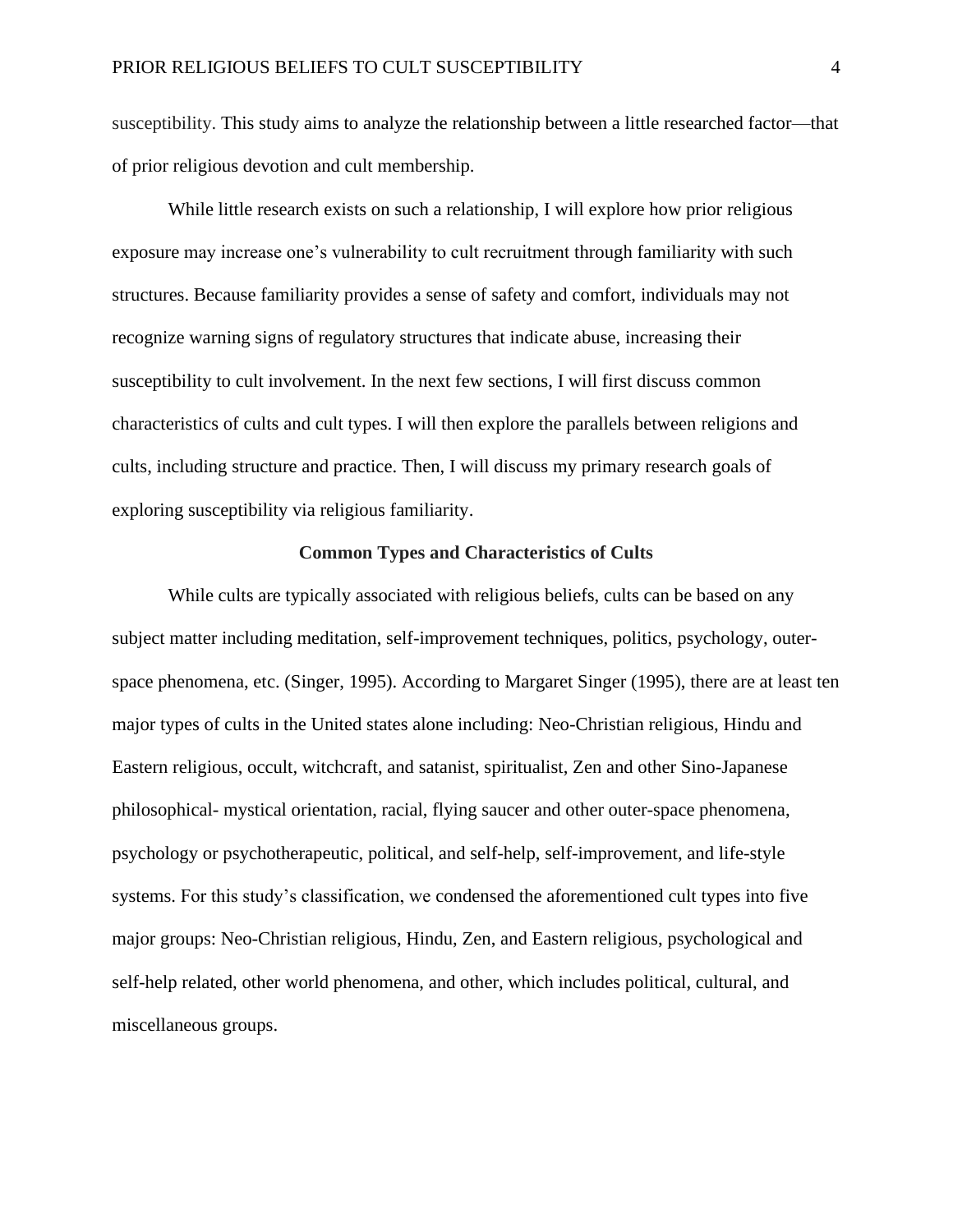While cultic groups vary enormously in size and belief system, they typically share five common characteristics. One, the leader is central to the group's mission and often claims to be divinely appointed with strong ties to a supernatural being (Singer, 2003). This self-appointed leader is frequently charismatic and declares their ideology, vision, and practices as law (Langone, 2015). Two, an important characteristic and qualification for a cult is that the leader, doctrine, or collective group cause physical or emotional harm to members (Singer, 2003). At first, the leader's central message may appear divinely inspired and appealing to newcomers, as it aims to address and resolve their current issues or stressors. In reality, these messages challenge the established social order and call for action that is frequently harmful to the cult member (Cowan & Bromley, 2015). For instance, in Bible-based cults, this message may focus on salvation in the afterlife and call for rampant recruitment at the cost of personal needs in order to save souls.

Three, a common characteristic of such groups is the presence of a consensual belief system (Holoyda et al., 2016) rooted in the leader's preaching and practices. Members adhere to this belief system due to the recognition and power assigned to the leader as a source of divinity. They also share a strong belief in the group's uniqueness and divine appointment (Levine, 1989). Four, cults tend to have excessive requirements and expectations of membership. Members are expected to devote a majority of their time and effort to the group (Singer, 2003), which in some cases includes daily participation, communal living, and/or significant monetary donations.

Five, each cultic group has a set of rules and regulations designed to control behavior and govern aspects of the members' everyday life (Levine, 1989). The four main areas of control include emotional and psychological control, thought control, behavioral control, and relationship control (Coates, 2012). In most groups, there is an explicit or implicit expectation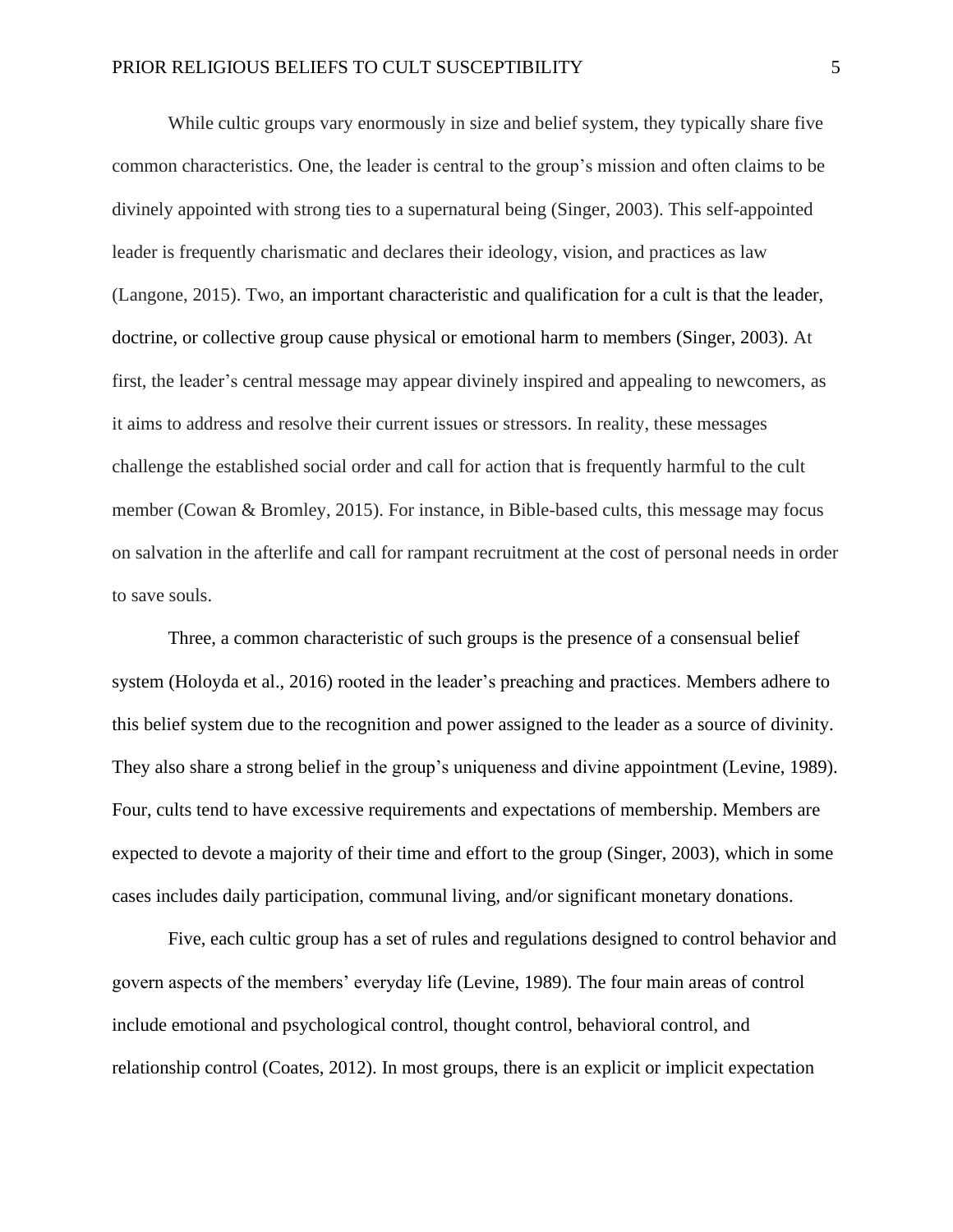for members to isolate from the outside world by ceasing all contact with nonmembers, including friends and family (Singer, 2003).

#### **Overlap Between Healthy Religion and Impressive Cult Tactics**

Religion can be defined as a dedication or submission to the principles of particular beliefs, rituals, and texts, which requires personal commitment and faith (Schilerman, 2015). In both historical and cultural contexts, it is associated with bonding and identification, and participation can be seen as an achievement (Schilerman, 2015). While religions differ in beliefs, function, and purpose, most tend to communicate with a supernatural entity and/or create a body of believers (Schilerman, 2015). Similarly, cultic groups are centered around the charismatic, divinely appointed leader who claims to communicate directly with a supernatural being. In addition, both religions and cults offer opportunities to create meaningful bonds as well as a sense of community and purpose. Furthermore, both sets of followers dedicate themselves to the concurrent beliefs and practices of the group through commitment and faith.

Cults and religions have parallels in regards to structure yet there are crucial differences. First, there are differences in doctrine and central beliefs, as well as in the level of transparency of their purpose and intent. Healthy religions tend to fulfill the elements they offer whereas cults usually have a hidden agenda and motives for recruiting member (Rodriguez-Carballeira et al., 2014). Second, in healthy religions members have opportunities to challenge or use critical thinking, whereas cults promote blind loyalty and prohibit or punish defiance (Rousselet et al., 2017). Third, healthy religion allows believers to choose their level of participation and are free to come and go as they please, with some exceptions and cultural constraints<sup>1</sup>. In cults, leaving the group is perceived as an act of ultimate betrayal often met with disapproval and shunning

<sup>&</sup>lt;sup>1</sup>In some cultures, individuals cannot leave easily but the structure of religion itself is standard.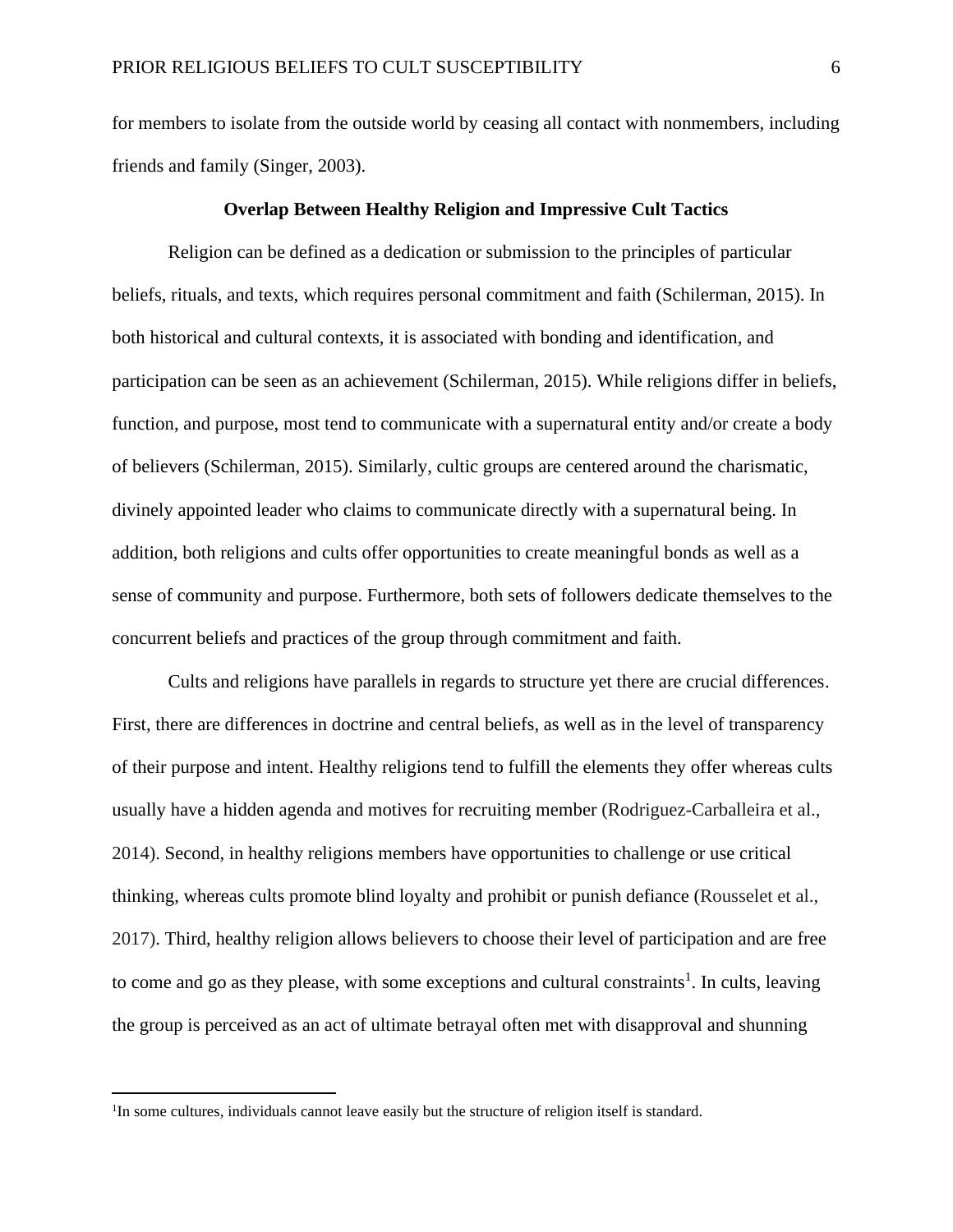(Coates, 2012). Lastly, studies have shown that participating in a healthy religion may promote increases in both physical and mental health (Townsend et al., 2002) whereas cults have an opposite effect.

In sum, what differentiates a cult and a healthy religion is the ability of the religious member to negotiate their own experience, challenge and vary how they participate in the religion, choose to participate with or without family members, and cultural constraints aside, to leave the religion without external pressure or punitive repercussions. However, the belief structure and even organizational structure of both cults and religious groups are superficially the same—structured beliefs, texts or doctrines, salvation, regular meetings, charitable donations, and a charismatic leader who mediates between earth life and after life of some sort. These structural similarities may serve as a blinder to individuals with prior religious experiences because this familiarity may initially obscure the cult group's potential for abuse. Such members may be drawn to a cult because the message offered by cults is often similar, if not derived from familiar religions. Accordingly, in this study I will explore if individuals with higher levels of prior religious participation are more susceptible to cult affiliation to cults embodying existing religious beliefs. I propose the following research aims:

Research Aim 1: What proportion of individuals who join a cult have a religious background?

Research Aim 2: What proportion of individuals join a cult that endorses the same religion they once adhered to or were exposed to as children? Research Aim 2a: Does joining a cult that endorses the same religion they once adhered to affect the age of induction compared to those who joined non-matching cults?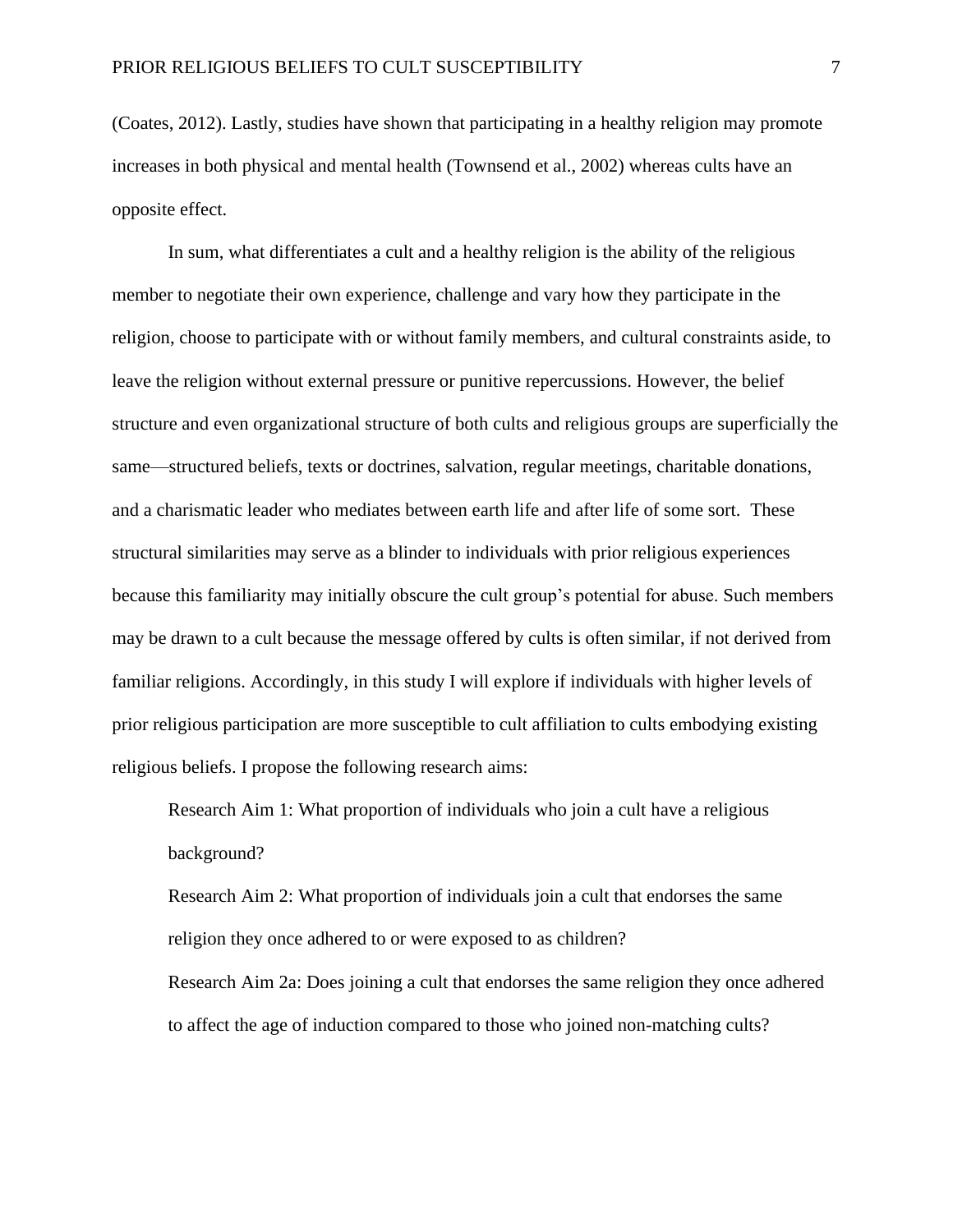Research Aim 2b: Does joining a cult that endorses the same religion they once adhered to affect the amount of time involved compared to those who joined non-matching cults? Research Aim 3: Does gender play a role in cult affiliation such that men and women show similar or different patterns in the types of cults they join? Research Aim 4: What proportion of individuals identified as religious (self-defined) or spiritual (self-defined) after leaving their cult?

#### **Methods**

#### **Procedure and Participants**

Participants were recruited through the use of broadcast emails sent to online cult recovery/support groups, as well as the utilization of snowball sampling. Data was obtained from eligible participants who met inclusion criteria through a telephone screening. Participants received compensation in the form of a \$10 Amazon gift card, which was disbursed upon completion of the interview. Oral informed consent was obtained and all personal participant information was anonymized due to the vulnerable nature of the participants. The interviews were semi-structured and were conducted for 1.5-3 hours via a phone call. Participants were interviewed via telephone as many preferred to have no face-to-face contact because they feared retaliation from cult leaders or members. Interviewers transcribed the participants' answers onto a Microsoft Word document during the phone call; no audio was recorded due to the confidentiality agreement. All interview data was coded by two different researchers, with a third researcher functioning as a tie breaker to maintain inter-rater reliability.

Participants in this study included 103 former cult members from 6 different continents. Participants included 75 (72.8%) females, 26 (25.2%) males, and 2 (1.9%)<sup>2</sup> non-binary

<sup>2</sup> Rounding error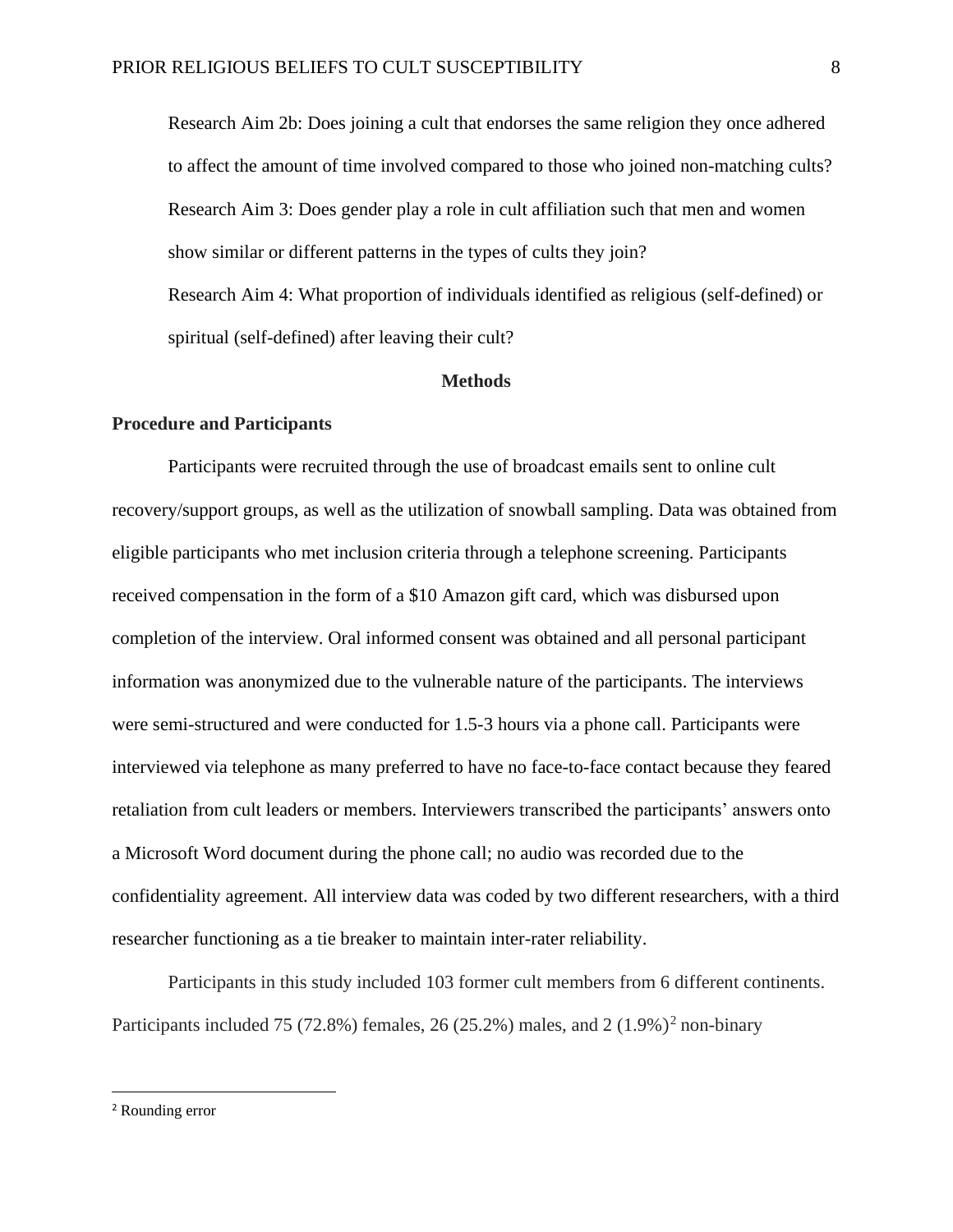individuals between the ages of 18-68 ( $M = 42.31$ , SD = 11.88). The participants were predominately White (80.6%), while others identified as Black (6.8%), Asian (1.9%), Latinx  $(3.9\%)$ , and Mixed  $(6.8\%)$ . The mean number of years involved in the cult was 19.58 years (M = 19.58,  $SD = 12.49$ ) and the mean years since leaving the cult was 6.7 years. Criteria for participation included: 18 years of age or older, participated in a cult for a minimum of one year, no longer affiliated, and left the group within the last 15 years.

# **Interview Questionnaire**

The interview questionnaire was based on a measure of coercive control and trauma bonding in sex trafficking and adapted for the cult context (Doychak & Raghavan, 2018). The semi-structured interview questionnaire utilized both open-ended questions, as well as selfreport, to allow for both qualitative and quantitative data. Participants were asked open-ended questions regarding their introduction to the group, indoctrination, coercive controlling experiences as a member, relationship dynamics, spirituality, apostasy, and the aftermath of their membership. Self-reported data was collected on participant demographics, distress levels when joining, recruitment, group structure, roles, level of indoctrination, time involved, time since membership ceased, fearfulness after leaving (frequency and duration, if present), and number of coercers. Only questions pertinent to this study will be discussed.

# **Coding and Analysis**

I examined participants' brief responses and longer narratives to the following 8 questions. A: Can you tell me which group you left? B: If any, what was your religious background growing up? C: Can you tell me about how you were introduced to [the group]? Did you seek it out or did someone approach you? D: How old were you? E: How long were you involved in [the group]? F: Would you consider yourself religious now? G: Do you consider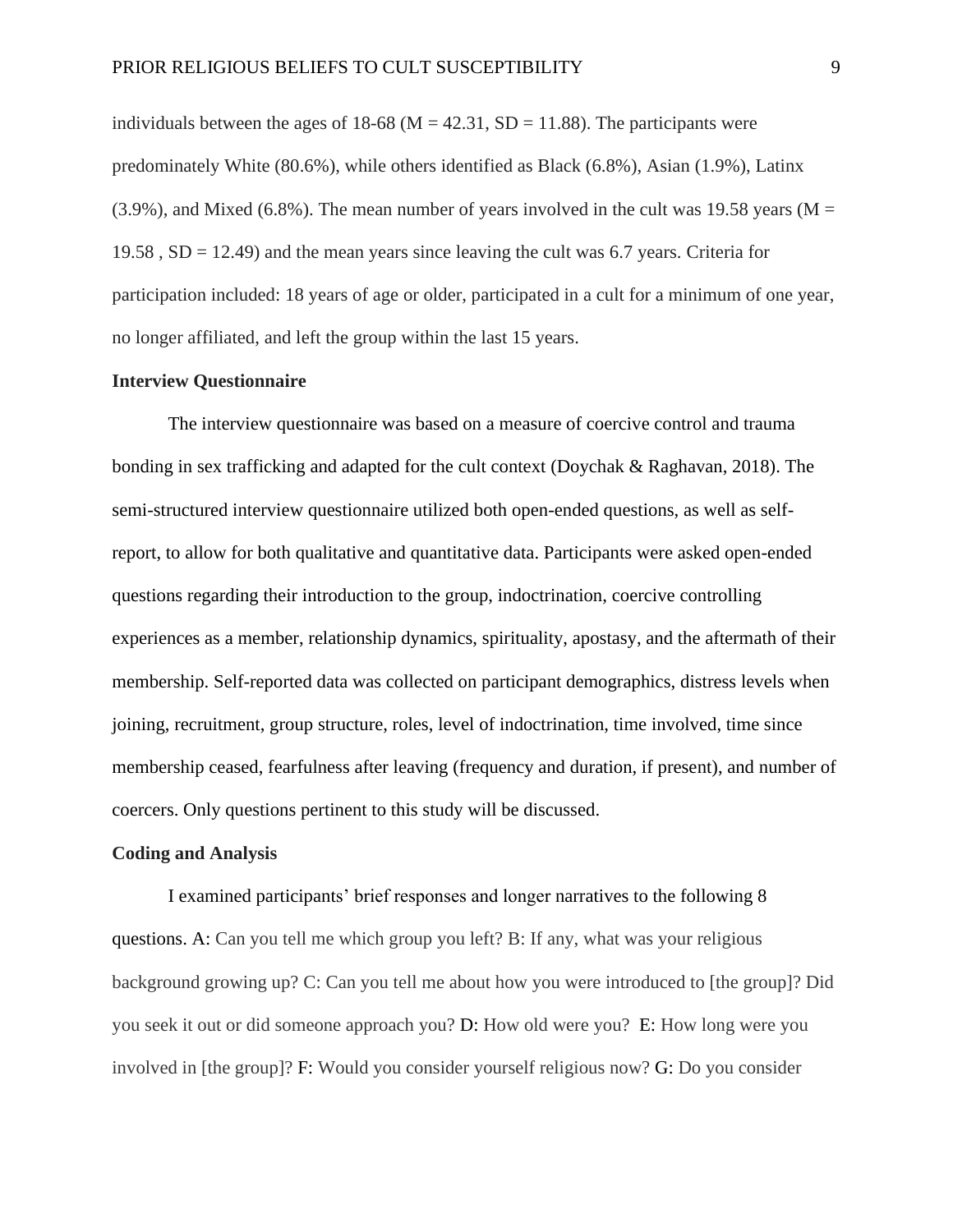yourself affiliated with any organized religion now? H: Would you consider yourself spiritual, even if you no longer affiliate with a formal religion/organized group? We used the software program SPSS to identify frequencies and themes in the data. Data was coded by three trained raters including the first author.

# **Results**

As described in Research Aim 1, I wished to explore existing religious backgrounds of participants. Unexpectedly, of the 103 participants, about forty percent (n=42, 40.8%) indicated that they were second-generation adults (SGAs), meaning they were either born or raised in a cult and had not selected or joined volitionally as adults. Of the remaining 61 participants  $((58.2\% \text{ of the total sample})$ , the majority  $(n=51, 83.6\%)$  identified having a religious background growing up. The overwhelming majority (n=45, 73.77%) identified Christianity, which includes Catholicism, as their initial religious affiliation. Others  $(n=10; 16.39%)$  identified as atheists and a few (n=4; 6.56%) identified Judaism. One participant (1.64%) identified Sikhism and one (1.64%) participant identified being born into one cult and joining a different cult as an adult.

Next, as proposed in Research Aim 2, I wished to explore if participants were attracted to cults that corresponded to their original religious beliefs. As a first step, I examined cult types of the 61 participants. Findings indicated that Neo-Christian Religious cults were most popular at 37.7% with psychological/self-help related being the second most popular at 19.7% (see Table 1). Next, I analyzed which cultic groups the 51 participants who identified having a religious background joined to see if they joined a cult that endorsed the same beliefs as their religious **Table 1**

*Participants (non-SGAs) by cult type*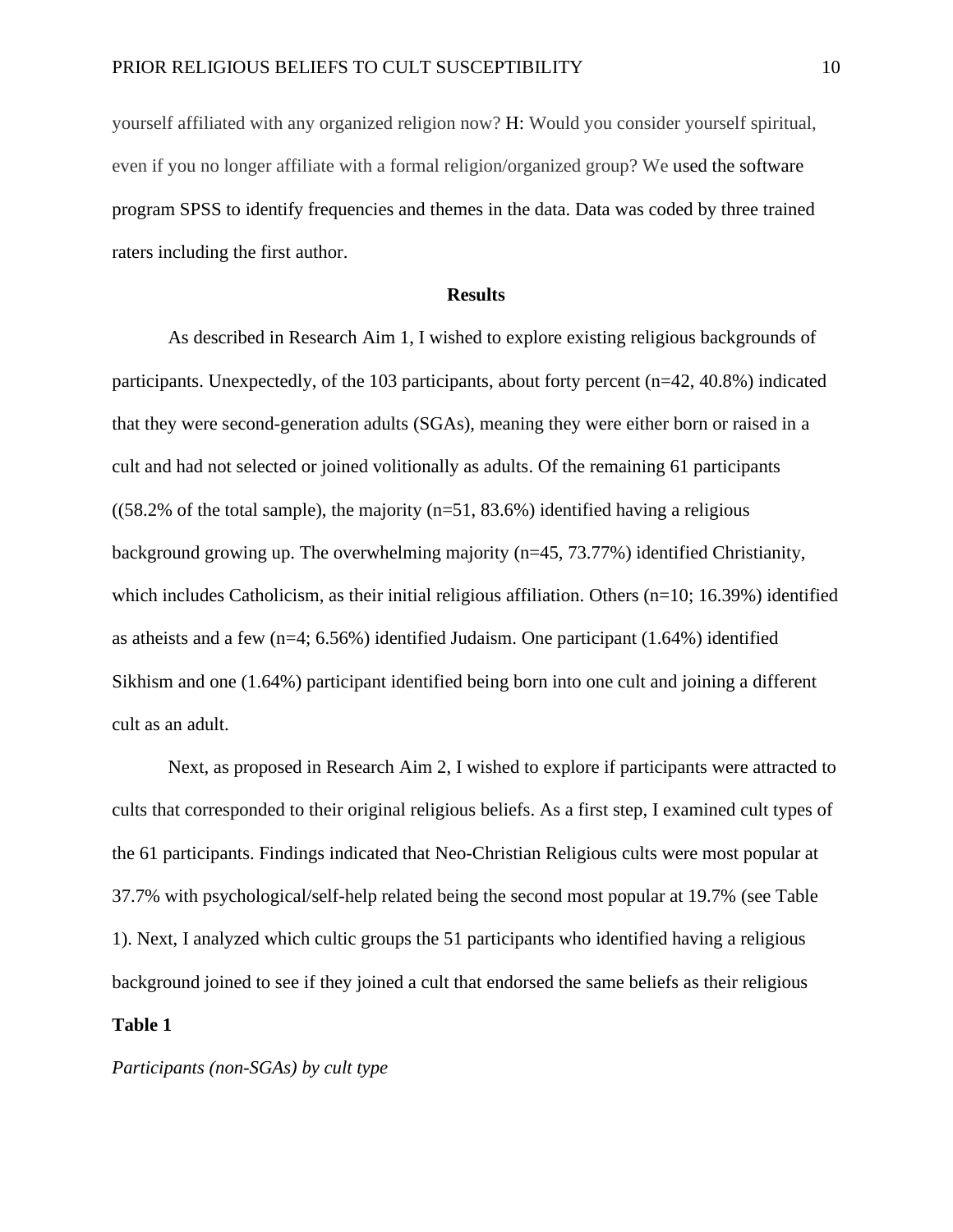| Cult Type                           | Frequency | Percentage |  |
|-------------------------------------|-----------|------------|--|
| Neo-Christian Religious             | 23        | 37.7%      |  |
| Psychological and Self-Help Related | 12        | 19.7%      |  |
| Hindu, Zen, and Eastern Religious   | 10        | 16.4%      |  |
| Other World Phenomena               | 8         | 13.1%      |  |
| Other                               | 8         | 13.1%      |  |

**\_\_\_\_\_\_\_\_\_\_\_\_\_\_\_\_\_\_\_\_\_\_\_\_\_\_\_\_\_\_\_\_\_\_\_\_\_\_\_\_\_\_\_\_\_\_\_\_\_\_\_\_\_\_\_\_\_\_\_\_\_\_\_\_\_\_\_\_\_\_\_\_\_\_\_\_\_\_**

background. Of the 51 participants who endorsed a religious background, 43.1% (n=22) selected a cult of similar background whereas 56.9% (n=29) explored and chose a different group. In all cases, the matches were from a Christian background to a Christian-based cult. To explore further as listed in Research Aim 3, I examined if men and women differed in cult selection<sup>3</sup>. As indicated in Table 2, of the 43 women, nearly three fourths joined a cult that was not Christian although these women indicated a Christian background. In contrast, of the 16 men, more than half joined Christian cults corresponding to their Christian backgrounds.

Next, I examined the 45 participants who indicated early Christian roots. Less than half (46.7% (n=21) later joined a Christian group and 53.3% (n=24) left their initial beliefs and joined a different group entirely. For the 10 participants that identified as atheists or having no religious **Table 2**

# *Participants (non-SGAs) and religion/cult type match status, by gender*

<sup>&</sup>lt;sup>3</sup> Two participants identified as transgender female and therefore were excluded from analysis.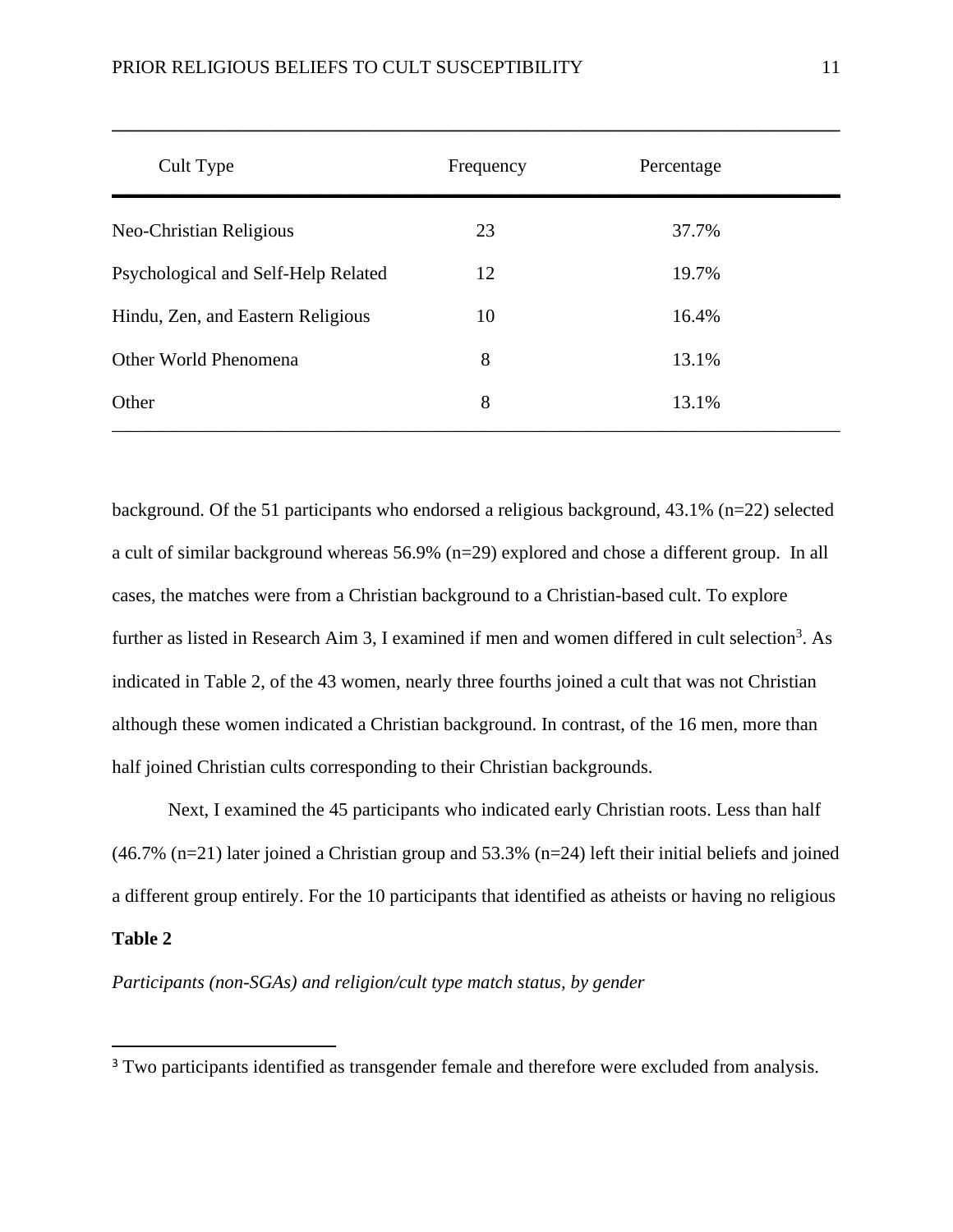| Gender |           | <b>Christian to Christian Match</b> |           | Non-Matched |  |
|--------|-----------|-------------------------------------|-----------|-------------|--|
|        | Frequency | Percentage                          | Frequency | Percentage  |  |
| Male   | 9         | 56.25%                              |           | 43.75%      |  |
| Female | 12        | 27.91%                              | 31        | 2.09%       |  |

**\_\_\_\_\_\_\_\_\_\_\_\_\_\_\_\_\_\_\_\_\_\_\_\_\_\_\_\_\_\_\_\_\_\_\_\_\_\_\_\_\_\_\_\_\_\_\_\_\_\_\_\_\_\_\_\_\_\_\_\_\_\_\_\_\_\_\_\_\_\_\_\_\_\_\_\_\_\_**

*Note.* n=2 were excluded due to missing information.

experiences in childhood, most (n=7; 70%) joined a cult that had no base religious beliefs such as psychology and self-help related and political cults.

As indicated in Research Aim 2a and 2b, we examined whether the mean age joined and mean years of time involved in a cult differed by whether participants selected a cult that matched their previous religious background or differed completely. The participants in the match group joined on average at 21.95 years old and stayed for an average of 16.9 years (n=1) excluded for missing information). The non-matched group joined on average at 25.67 years old (n=4 excluded for missing information) and stayed for an average of 12.36 years. For our participants' post religious affiliation (n=101, n=2 excluded for missing information), 27.7%  $(n=28)$  stated they consider themselves religious with 20.8%  $(n=21)$  stating they consider themselves affiliated with organized religion. Of the 101 participants, 71.3% (n=72) stated they consider themselves spiritual. Of the 101 participants, very few endorsed being secular or atheist.

#### **Discussion**

In the current study, we sought to understand the role of prior religious views on susceptibility to cult affiliation. As a start, we examined the number of participants that came from a religious background prior to joining a cultic group. Unexpectedly, a significant minority identified as being born into and/or raised in a cult. This suggests that intergenerational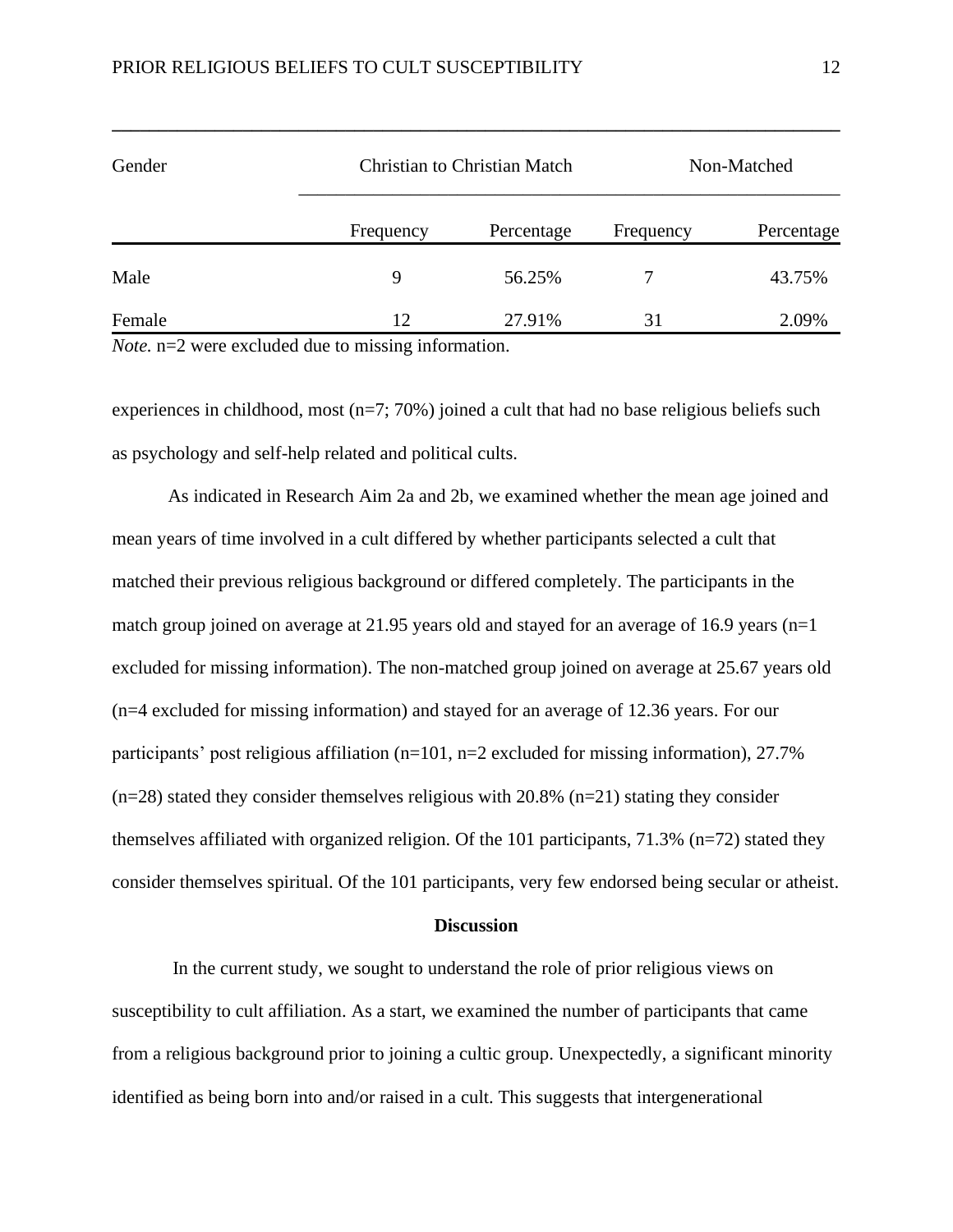transmission is common within cultic communities. Overall, Neo-Christian religious groups were by far the most commonly transmitted group. Participants indicated lengthy engagement and in one case, membership reached up to seven generations. The longevity of membership in groups that are exploitative is not well understood. For example, are SGAs able to reenter civil society without significant hardship? What kinds of identity and psychological damage might exploitative cults create when someone is raised in a cult? These results suggest that future research should specifically examine SGAs and cults' ability to continually entrap and exploit its members and families.

Next, we examined the 61 participants who were non-SGAs and found that nearly everyone had a religious background, supporting our hypothesis that prior religious beliefs play a role in cult affiliation. However, of this group, we found that just less than half stayed within their religion of origin; the other half explored different groups including psychological and selfhelp related and other world phenomena. The second most popular cult type after Christianbased cults was psychological and self-help related. While the overall numbers were still quite low (13/103), it is important to note this trend is possibly due to prevalence of psychology in the media, school, and everyday life and the importance of psychology as a tool of self-actualization in modern life. While the numbers are relatively modest, it is worth noting that these self-help groups operate by masquerading as credible forms of psychology. In reality, these groups actively abuse psychology, as it is being misused to lure individuals who are searching for meaning in their life.

As might be expected, individuals who matched (Christian to Christian) joined younger than those who explored a different group. In addition, those who matched tended to stay longer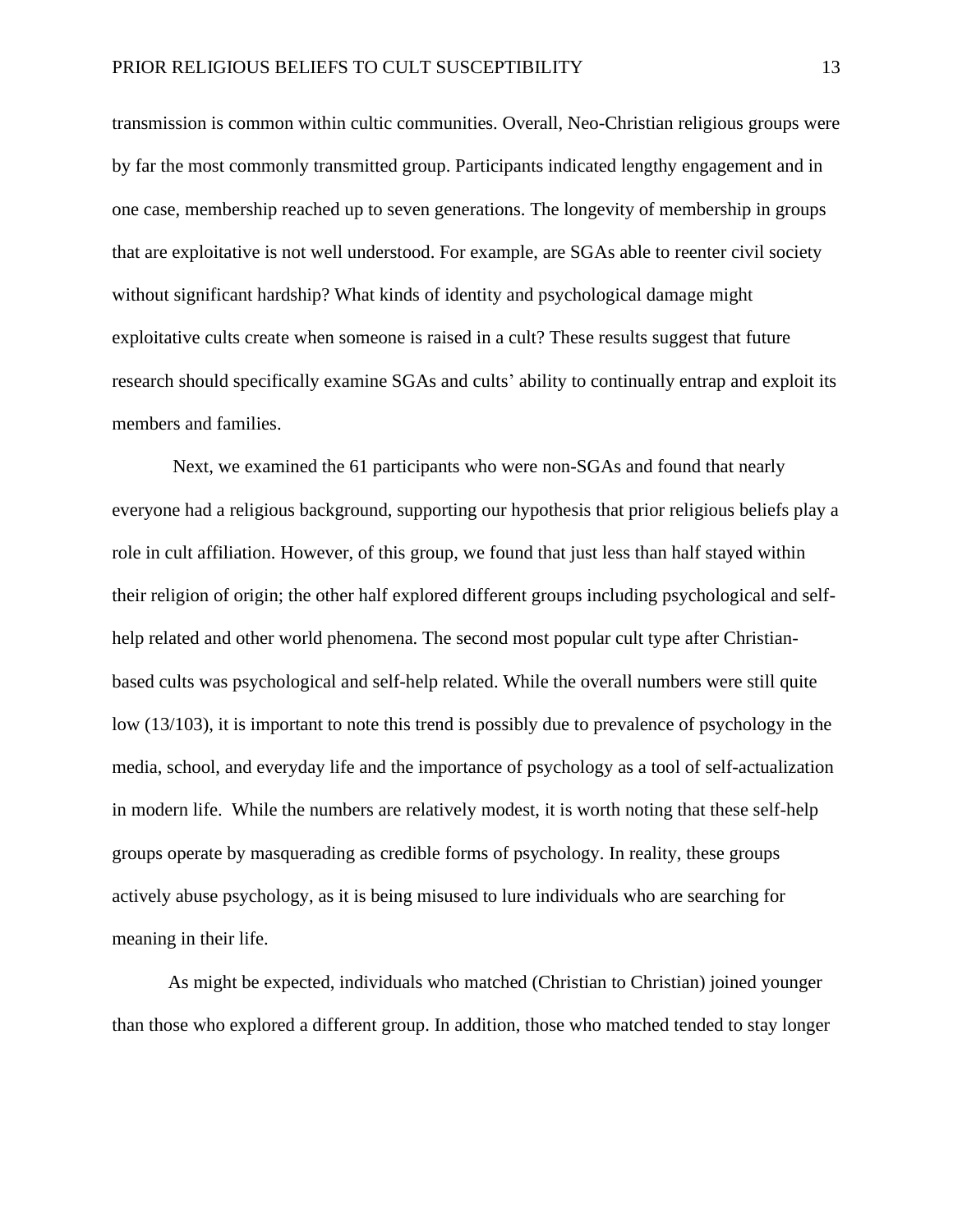when compared to those who did not match. This supports our hypothesis that familiarity plays a role in cult affiliation.

While we wished to explore potential gender differences, our non-SGA sample comprised 43 women and 16 men, precluding analyses. Instead, we share observations about interesting patterns. First, women were far more likely to explore than men, as more than half the men that came from Christianity joined a Christian group whereas only about 25% of women did. This may stem from organized religions such as Christianity having patriarchicial roots that are not attractive to women. In contrast, newer cultic groups may be promising a more gender equal experience. For example, many female participants were casually introduced to the group with promises of making supportive friends, joining an instant community, and finding purpose, but ultimately these groups are exploitative and entrapping. In addition, even in the 42 participants who identified as SGAs, only a third were men. Such that overall, in our sample of 103, 75 were women, 26 men, and 2 transgender individuals. This disparity was an interesting observation that has several possible explanations. First off, it is possible that men did not want to participate in this study, thus skewing the sample. Another possible explanation is that although cult leaders are primarily men, most cults consist of more female members. While speculative, perhaps cults are another form of gender-based violence, where male authority exploits and abuses women. If so, more attention should be paid to the power dynamics and how gender is exploited via cult membership.

Finally, although almost all our sample identified a formal organized religion before cult affiliation, not surprisingly, most participants changed their identification following cult exit. That is, most participants did not identify as being religious or affiliated with organized religion. However, rather unexpectedly, most participants identified as being spiritual. These changing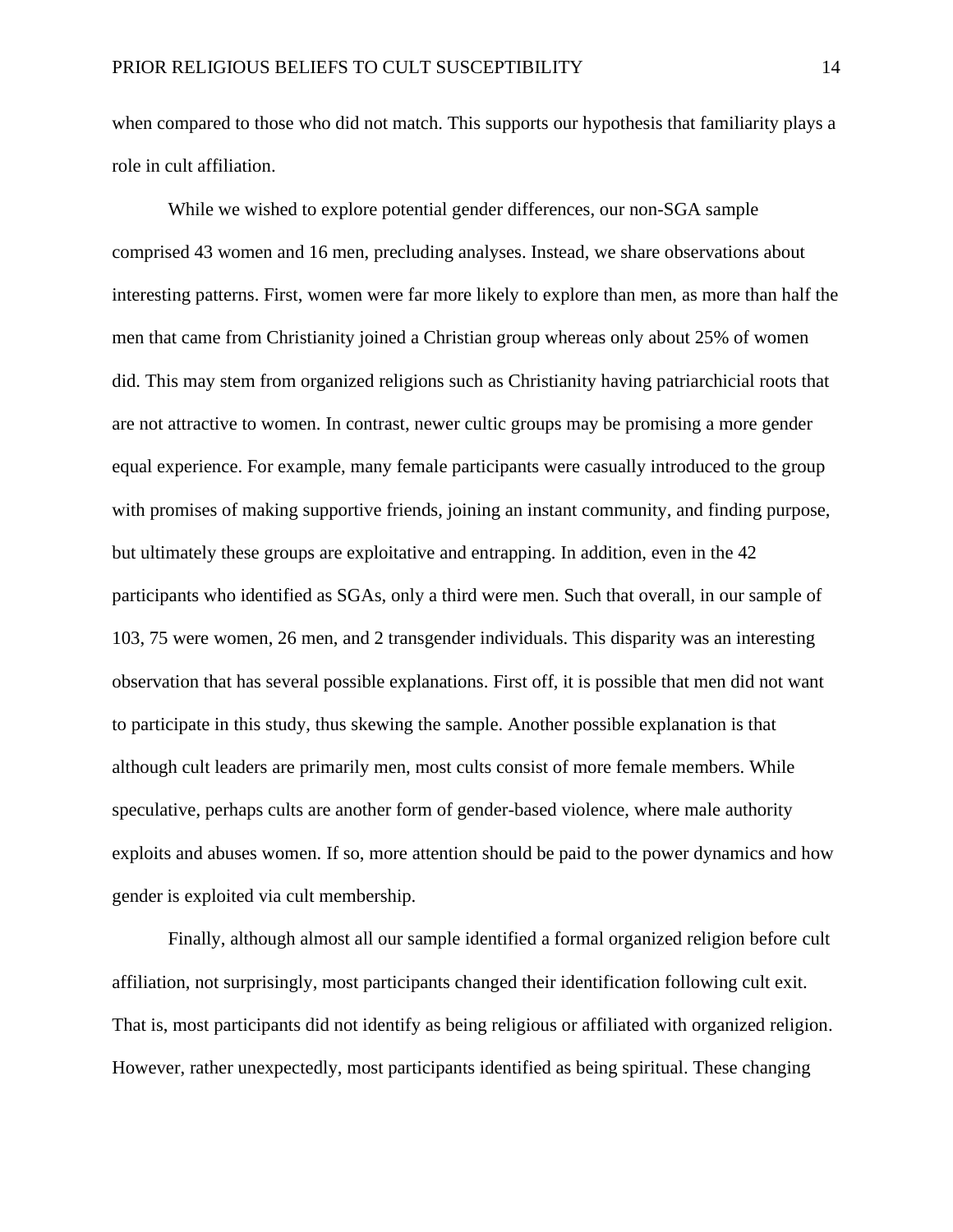labels may reflect that cult survivors may have lost their appetite for organized religion but may remain connected to the idea of a life beyond Earth through spirituality.

This is one of the first studies to explicitly examine how religion may be linked to susceptibility to cult membership. Nonetheless several limitations should be noted. Participants were self-selected, therefore likely do not represent the bigger pool of cult survivors. Specifically, our sample may reflect only those who were able to discuss their experiences or felt safe enough to do so. It is likely that our sample did not represent survivors who experienced severe trauma, etc. In addition, the participants came from very diverse backgrounds, making any kind of generalization impossible. It should be noted that despite such differences, participants' stories were often eerily similar suggesting some universality of experience. Due to the surprisingly high number of SGAs, in combination with the different cult types and prior religions, our sample size for each group type was rather small, which served as a limitation.

These findings indicate many different future paths. First, what about religion draws men and women to cults? The next step would be to further understand the role of familiarity and structure in order to identify the underlying reasons why religion is undeniably so intertwined with cults. By understanding how religion is being misused by these charismatic groups, preventative measures can be implemented such as educating the public on cult characteristics. As noted earlier, how gender factors in exploitative cult groups should be seriously examined. If indeed cults are a form of violence against women, civil and legal authorities need to consider remedies that address gender more frontally. A second interesting finding that warrants more research is on SGAs and the potential damage of being raised in a cult. For example, several SGAs in this study identified living on a commune and being deprived of attending school. They noted that their parents lied to the state by stating the students were home schooled when in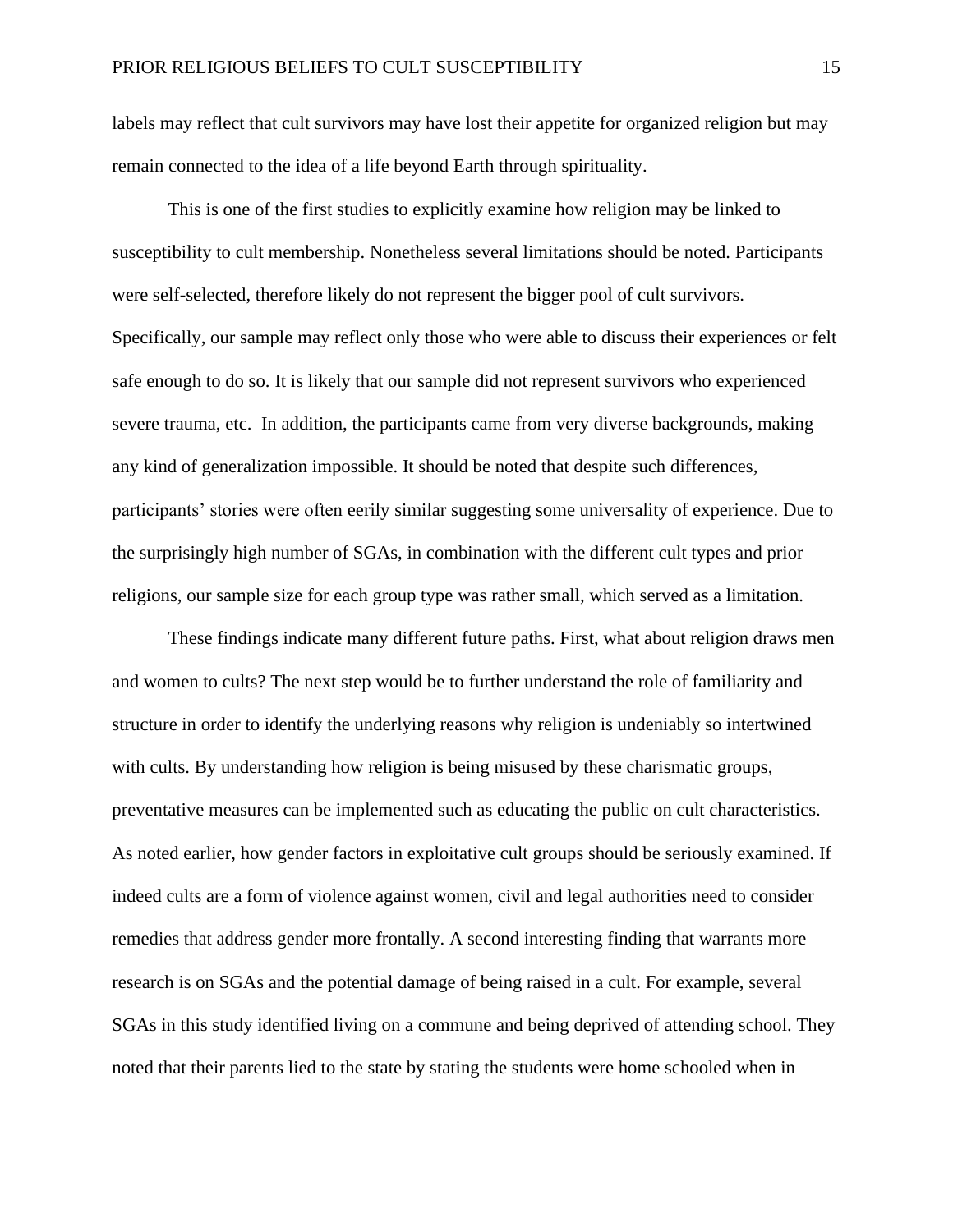reality, they were not schooled at all. This lack of education inevitably led to obstacles and limitations in their adult life that were undeserved and preventable. These preliminary findings suggest that more state interference is warranted due to the use of religious beliefs to justify abuse in cultic communities. Cultic groups that exploit natural desires inherent to the human condition (i.e. purpose, spirituality, community) by masquerading as a religious group epitomizes the need for the reevaluation of our religious freedom exemptions that not only allow but promote the continuation of these human rights violations.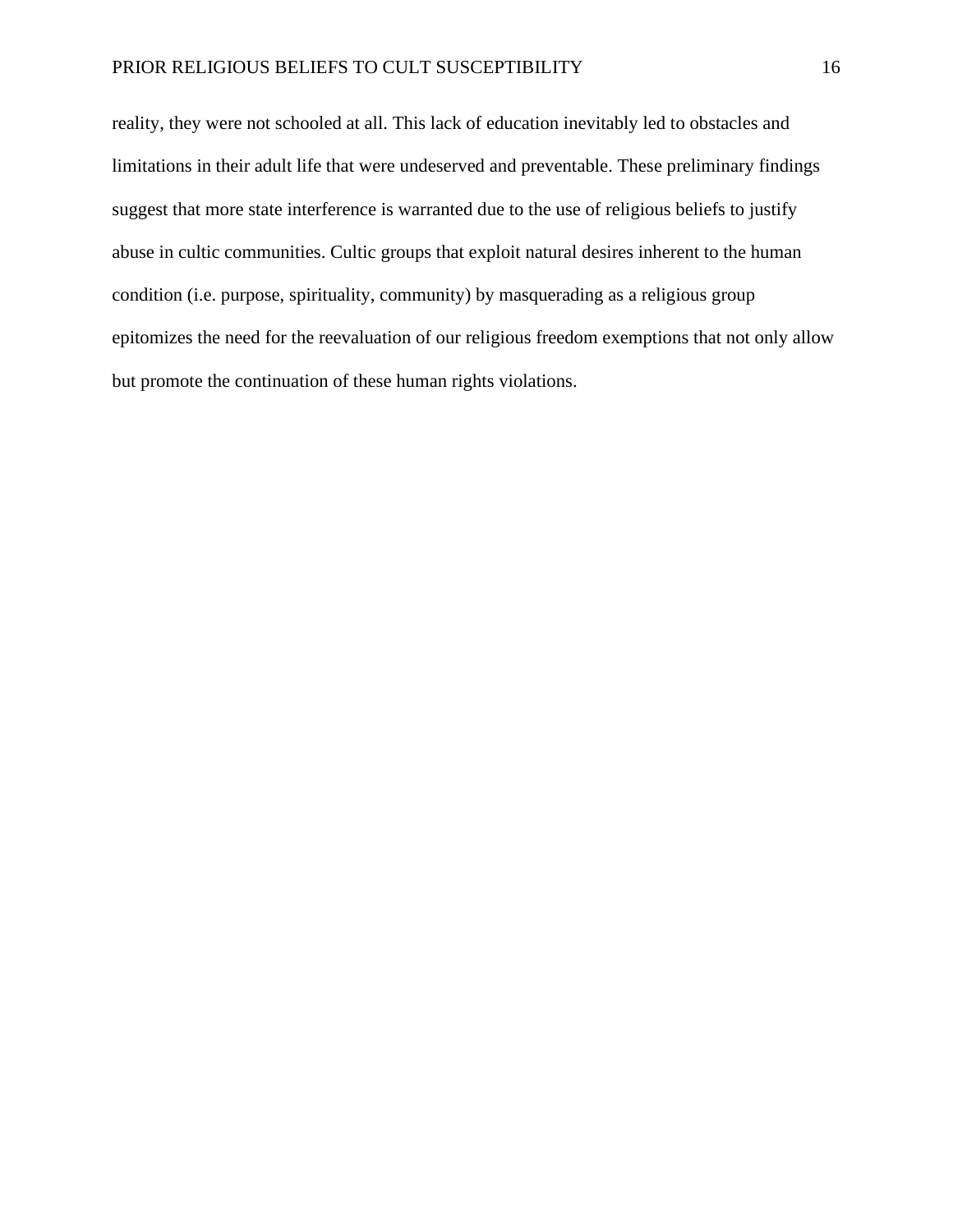# **References**

- Almendros, C., Carrobles, J. A., & Rodríguez-Carballeira, Á. (2007). Former Members' Perceptions of Cult Involvement. *Cultic Studies Review*, *6*(1).
- Beck, C. J. A., & Raghavan, C. (2010). Intimate partner abuse screening in custody mediation: The importance of assessing coercive control. *Family Court Review*, *48*(3), 555–565. https://doi.org/10.1111/j.1744-1617.2010.01329.x
- Coates, D. D. (2011). Counselling former members of charismatic groups: considering preinvolvement variables, reasons for joining the group and corresponding values. *Mental Health, Religion & Culture*, *14*(3), 191–207. https://doi.org/10.1080/13674670903443404
- Coates, D. D. (2012). "Cult commitment" from the perspective of former members: Direct rewards of membership versus dependency inducing practices. *Deviant Behavior*, *33*(3), 168–184. https://doi.org/10.1080/01639625.2010.548302
- Cowan, D. E., & Bromley, D. G. (2015). *Cults and new religions: a brief history*. John Wiley and Sons, Inc.
- Dayan, H. (2018). Sexual abuse and charismatic cults. *Aggression and Violent Behavior*, *41*, 25– 31. https://doi.org/10.1016/j.avb.2018.04.004
- Doychak, K., & Raghavan, C. (2018). "No Voice or vote:" trauma-coerced attachment in victims of sex trafficking. *Journal of Human Trafficking*, *6*(3), 339–357. https://doi.org/10.1080/23322705.2018.1518625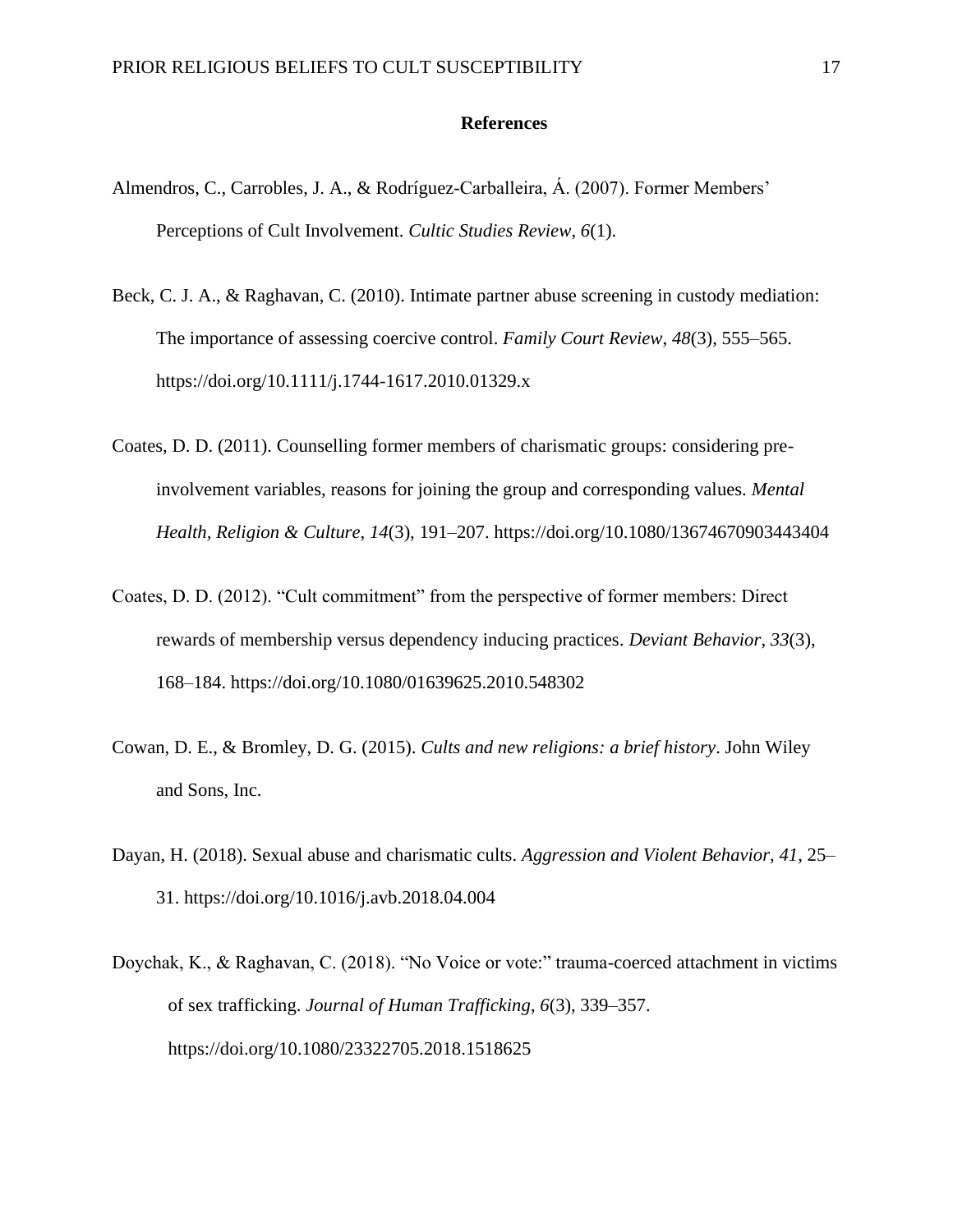- Hexham, I., & Poewe, K. (2003). New religions and the social bond. *The International Scope,* 5(9), 126–148.
- Holoyda, B., & Newman, W. (2016). 2. Between belief and delusion: Cult members and the insanity plea . *The Journal of the American Academy of Psychiatry and the Law*, *44*(1), 53–62.

International Cultic Studies Association. (2004). FAQs. Retrieved March 25, 2020 from

https://www.icsahome.com/elibrary/faqs

- Langone, M. D. (2015). Characteristics associated with cultic groups Revised . *ICSA Today*, *6*(3).
- Levine, S. V., & Salter, N. E. (1976). Youth and contemporary religious movements: Psychosocial findings. *Canadian Psychiatric Association Journal*, *21*(6), 411–420. https://doi.org/10.1177/070674377602100609
- Levine, S. V. (1989) Life in the cults. In M. Galanter (Ed.), *Cults and new religious movements: A report of the American Psychiatric Association* (pp. 95-106). American Psychiatric Assoc.
- Matthews, C. H., & Salazar, C. F. (2013). Second-Generation Adult Former Cult Group Members' Recovery Experiences: Implications for Counseling. *International Journal for the Advancement of Counselling*, *36*(2), 188–203. https://doi.org/10.1007/s10447-013- 9201-0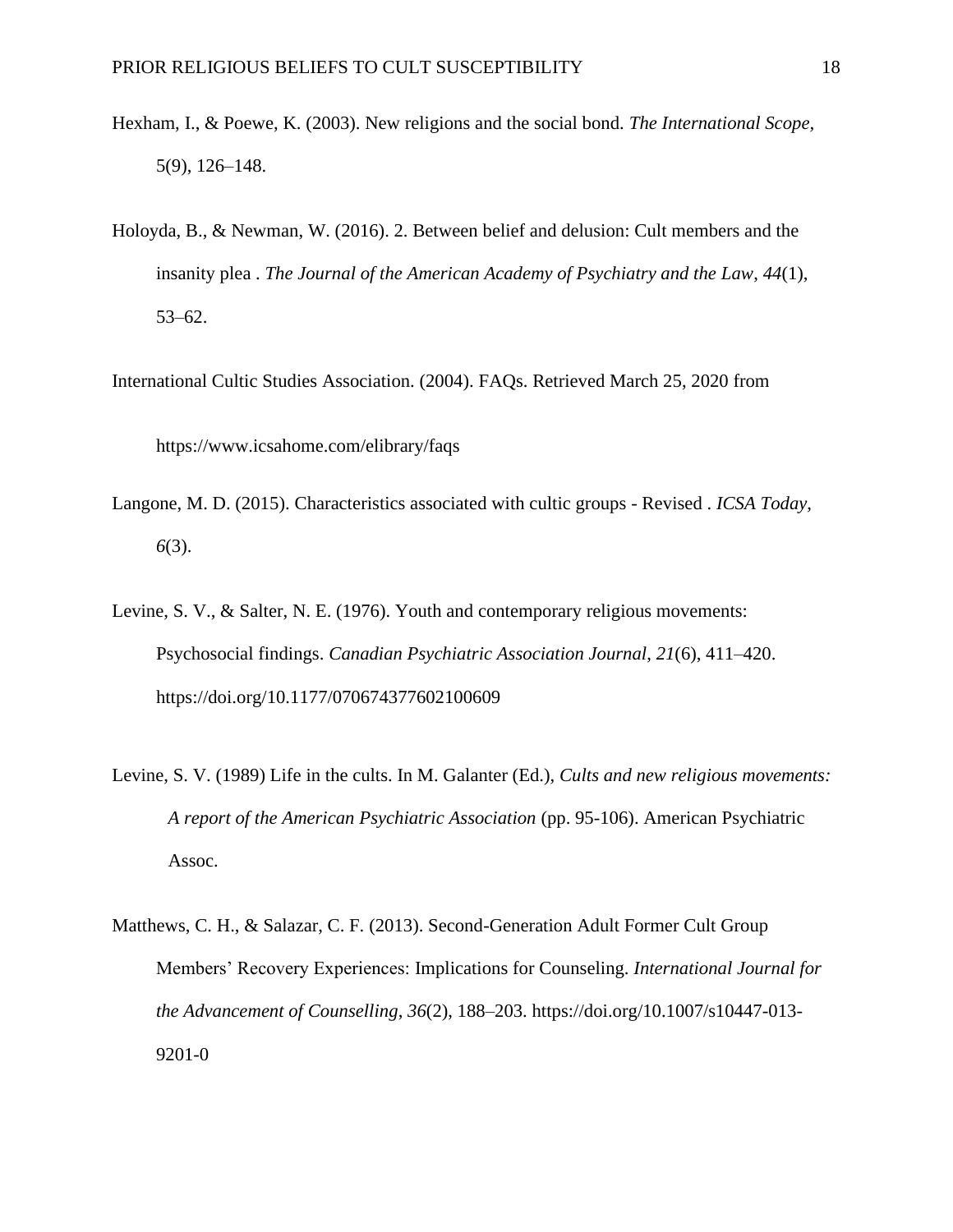- Melton, J. G., & Moore, R. L. (1986). *The cult experience: responding to the new religious pluralism*. Pilgrim Press.
- Rodríguez-Carballeira, Á., Saldaña, O., Almendros, C., Martín-Peña, J., Escartín, J., & Porrúa-García, C. (2014). Group psychological abuse: Taxonomy and severity of its components. *The European Journal of Psychology Applied to Legal Context*, *7*(1), 31–39. https://doi.org/10.1016/j.ejpal.2014.11.001
- Rousselet, M., Duretete, O., Hardouin, J., & Grall-Bronnec, M. (2017). Cult membership: What factors contribute to joining or leaving? *Psychiatry Research*, *257*, 27–33. https://doi.org/10.1016/j.psychres.2017.07.018
- Salande, J. D., & Perkins, D. R. (2011). An Object Relations Approach to Cult Membership. *American Journal of Psychotherapy*, *65*(4), 381–391. https://doi.org/10.1176/appi.psychotherapy.2011.65.4.381
- Schilerman, H. (2015). *The concept of religion: Defining and measuring contemporary beliefs and practices*. Brill.
- Singer, M. T. (2003). *Cults in our midst: The continuing fight against their hidden menace*. Jossey-Bass.
- Singer, M. T., & Lalich, J. (1995). *Cults in our midst*. Jossey-Bass.
- Townsend, M., Kladder, V., Ayele, H., & Mulligan, T. (2002). Systematic review of clinical trials examining the effects of religion on health. (Review Article). *Southern Medical Journal*, *95*(12), 1429+. https://link.gale.com/apps/doc/A98033290/AONE?u=cuny\_johnjay&sid=bookmark-AONE&xid=4b211708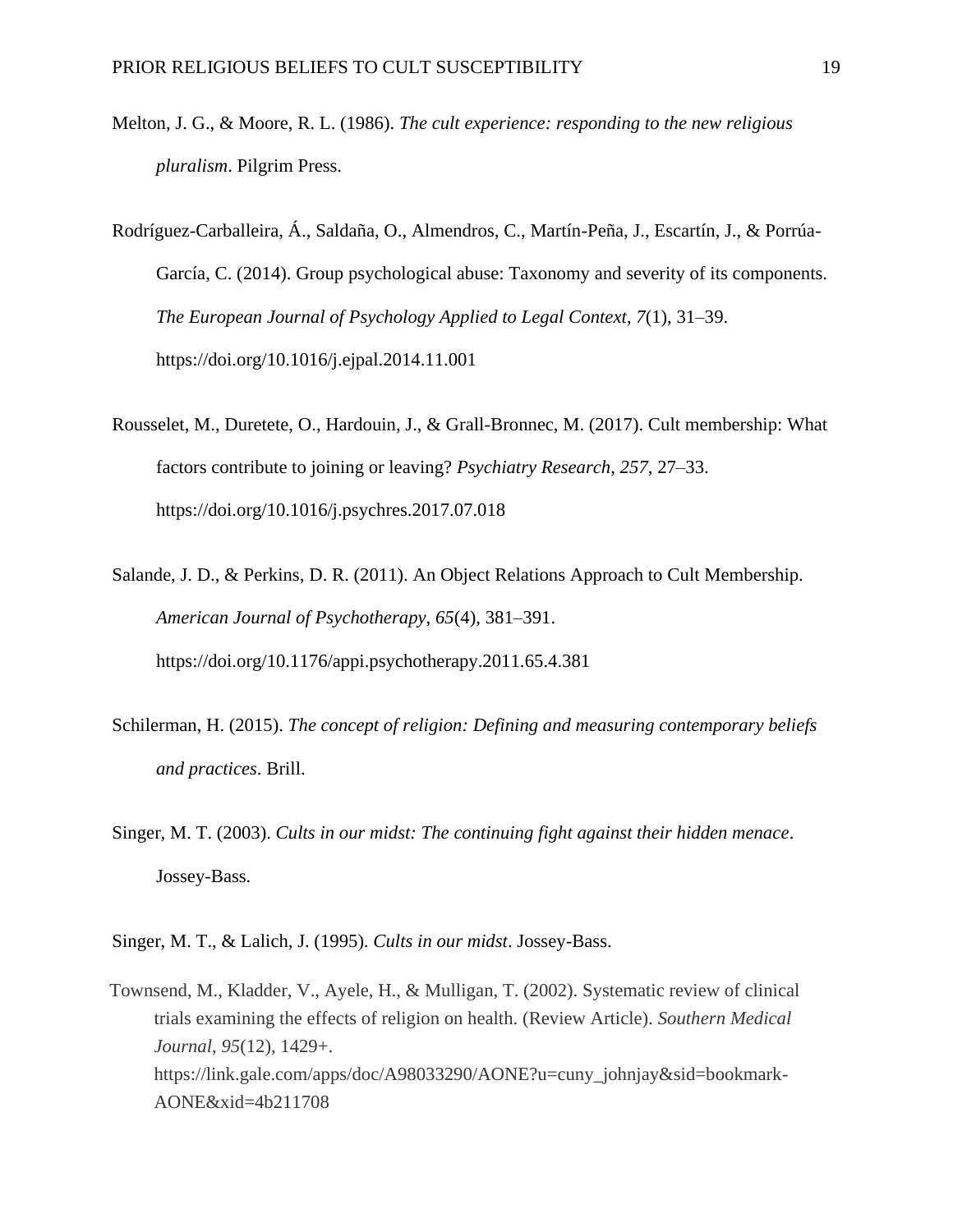# **Appendix**

# Interview Guide

# **Before you start: Obtain Oral-Informed Consent**

*As previously stated, the purpose of the study is to better understand the relationship dynamics within cults. You will be asked questions about joining, experiencing, and leaving your group. Additionally, you will be asked questions about how you responded to and coped with your experiences. Your answers are confidential and you can choose to cease participation at any time.*

# **Introduction**

*"We are going to start with some basic questions regarding information about your identity and background before beginning the interview."*

• Can you tell me which group you left? (**Establish participant language**)

# **Demographics**

| И | How old you are? |
|---|------------------|
|   |                  |

\_\_\_\_\_\_\_\_\_\_\_\_\_\_\_\_\_\_\_\_

2. Where were you born? \_\_\_\_\_\_\_\_\_\_\_\_\_\_\_\_\_\_\_\_\_\_\_\_\_\_\_\_\_\_\_

3. What is your race and/or ethnicity?  $\overline{\phantom{a}}$ 

4. What is your sex: Male <u>Female 10</u> Other

5. What is your sexual orientation?

6. Are you currently employed? If so, what do you do for work?

7. What is the highest level of schooling, which you completed?

University Level or higher \_\_

High School or equivalent \_\_

Middle School or equivalent \_\_

Elementary School or equivalent \_\_

\_\_\_\_\_\_\_\_\_\_\_\_\_\_\_\_\_\_\_\_\_\_\_\_\_\_\_\_

No schooling

Other, please specify:

8. What was your living arrangement growing up? Who did you live with?

Parents \_

Single parent (mother) \_\_

Single parent (father) \_\_

Sibling<sub>s</sub>

Other family; please specify \_\_

No parent household; specify level of responsibility \_\_

Shelter/Displaced \_\_

Social Services \_\_

Other, please specify:

9. If any, what was your religious background growing up?

Christianity \_\_

Buddhism \_\_

Judaism \_\_

Islam \_\_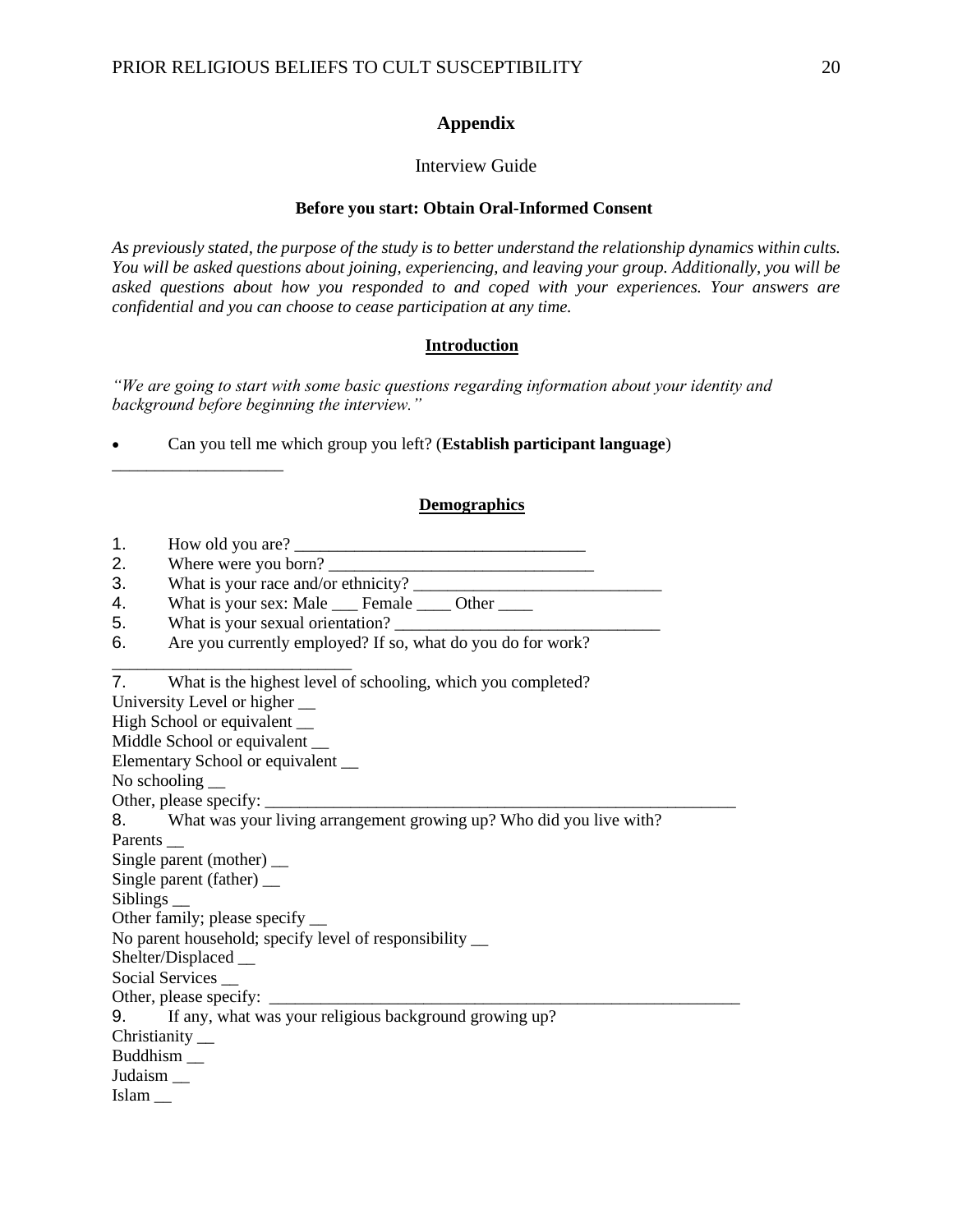| Hinduism                                                              |  |
|-----------------------------------------------------------------------|--|
| None/Nonreligious __                                                  |  |
| Other, please specify                                                 |  |
| 9a. If involved in a particular sect or denomination, please specify: |  |
|                                                                       |  |

# **Interview Guide**

*"Thank you. I am now going to ask you some questions about your experience with [the group] in your own words. There may be times when I redirect you. This is not because I am not interested in what you have to say, but I understand your time is valuable and I do not want to take too much of it."*

1. Can you tell me about how you were introduced to [the group]? Did you seek it out or did someone approach you?

2. What was going on in your life at that time that you joined [the group]? Was there any stressful event that occurred in your life shortly before joining? {*Proximal}* **(Mark when coding, based on answer)**

*Interpersonal – Family (i.e. divorce, breakup) \_\_\_\_\_\_\_\_\_\_\_\_\_\_\_\_\_\_\_ Interpersonal – Friends (i.e. arguments with peers) \_\_\_\_\_\_\_\_\_\_\_\_\_\_\_ Death/Illness (i.e. father sick, mother passed, personally ill) \_\_\_\_\_\_\_\_ Abuse (i.e. physical, sexual, psychological) \_\_\_\_\_\_\_\_\_\_\_\_\_\_\_\_\_\_\_\_\_ Financial (i.e. unemployed, impoverished) None \_\_*

To what extent did these difficulties cause distress to your life? Very Somewhat Not at All 2a. Were there any other long-term stressors or difficulties you experienced that you felt [the group] addressed or helped you through? Anything missing in your life that may have influenced your decision in joining? {Distal}

*Loneliness/Isolation \_\_\_\_\_\_\_\_\_\_\_\_\_\_\_\_\_\_\_\_\_\_\_\_\_\_\_\_\_\_\_\_\_\_\_\_\_\_\_*

*A Sense of Purpose \_\_\_\_\_\_\_\_\_\_\_\_\_\_\_\_\_\_\_\_\_\_\_\_\_\_\_\_\_\_\_\_\_\_\_\_\_\_\_\_*

To what extent did these difficulties cause distress to your life? Very Somewhat Not at All 3. *If applicable*, who recruited you? Was it one person or several people?

3a. What did the recruiter(s) do or say to influence your decision?

3b. *If there is reference to multiple recruiters, ask participant to answer the interview questions based on the person to whom they felt closest.* Who is the person you felt closest to?

- 3c. How did you meet?
- 3d. How old were you?

3e. How old was he/she?

- 3f. How long did your relationship with your recruiter last?
- 4. How long were you involved in [the group]?
- 5. What was the hierarchy within [the group]? Was there only one branch? On the local level? 5a. Who was in charge [leader/ruling body]? Did they make all of the decisions?

5b. Who did members go to for approval or advice? Did the [leader/ruling body] have to approve

- everything?
- 6. What were the typical weekly [activities/meetings/services]? **(Establish participant language)**
	- 6a. How frequently did you attend?
	- 6b. What happened during these [activities/meetings/services]?
	- 6c. Where did you typically meet?
	- 6d. How many group members did you see at each meeting?
- 7. What was your role in the group, if any?

*If applicable...*

7a. Did it need to be approved?

7b. Was it appointed to you by someone?

7c. How much was the role influenced by your own choice? Did you have control over how you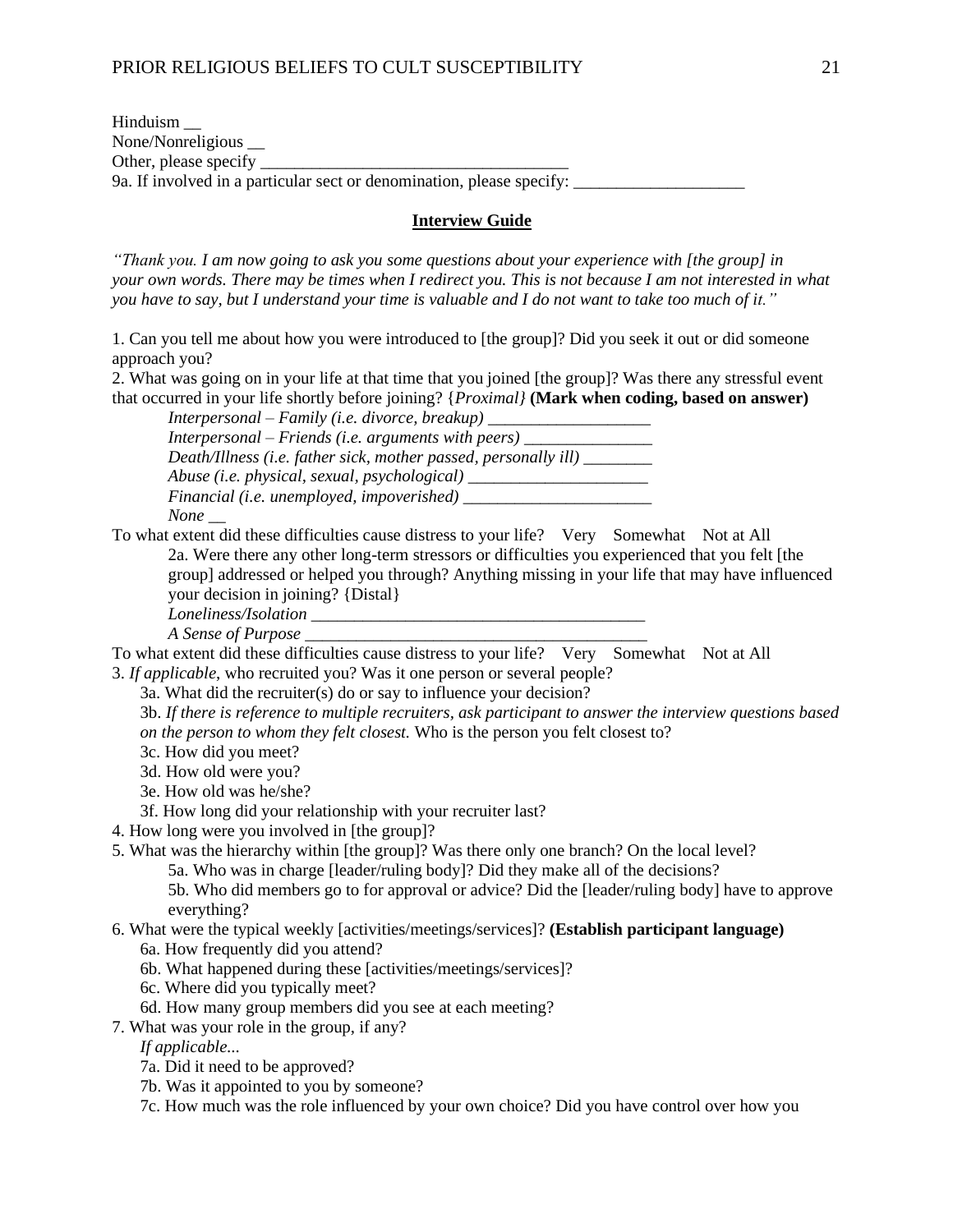carried out your work?

7d. What happened if you did not fulfill your role?

- 8. Were you ever asked to recruit others?
	- 8a. Did you participate?
	- 8b. How were you treated if you successfully recruited someone? If you didn't?
- 9. How did you feel about being a part of [the group] at the time?
	- 9a. What made it special?
	- 9b. How did you feel when you attended [activities/meetings/services]?
- 10. What was the message of [the group]?
- 11. Did it have a mission or ultimate goal? If so, what was it?

# Coercive Control

*"Thank you for answering those questions for me. Now, we are going to switch topics a bit. I am going to ask you to think about your relationship with your primary influence; the group member you had the most contact with and/or who made the most demands of you. These questions will focus on the time you were with him/her. I will explain a range of behaviors and if they were present in your relationship, I'll ask you for an example that feels most typical. Please note, if you cannot think of a primary influence, answer the following questions for the collective group, rather than one particular person."*

1. Did he/she ever follow you or have others keep track of you or your whereabouts? For example, was he/she insistent on knowing your every move (text messages, phone calls)? {Surveillance}

Would you say this happened:

(All the Time) (Frequently) (Frequently During a Period of Time) (Rarely) (Never Happened) 1a. *If the primary influence is not the leader*… Did he/she ever report on your behavior? Would you say this happened:

(All the Time) (Frequently) (Frequently During a Period of Time) (Rarely) (Never Happened) 1b. Did you ever report on anyone else's behavior?

Would you say this happened:

(All the Time) (Frequently) (Frequently During a Period of Time) (Rarely) (Never Happened) 1c. What would happen if you did report? If you did not?

2. Did he/she control aspects of your everyday life, daily tasks, and/or daily functioning? For example, did he/she tell you how to dress, what to eat, how to spend money, or assign you chores? Prohibit you from reading certain books, listening to genres of music, or participating in mainstream activities? Anything else that he/she controlled? {Microregulation} Would you say this happened:

(All the Time) (Frequently) (Frequently During a Period of Time) (Rarely) (Never Happened) 3. *Think back to your earnings at the time.* How much money do you think you spent on your group in contributions in comparison to your earnings? {Economic Exploitation}

3a. Did he/she take the money? If not, who took the money?

3b. Were you ever pressured by him/her to give money to [the group]? What would happen if you did? You didn't?

Would you say this happened:

(All the Time) (Frequently) (Frequently During a Period of Time) (Rarely) (Never Happened) 3c. Did you have much free time outside of work and group activities?

4. Did he/she ever lie to you to get you to do something he/she wanted you to do, or did you ever feel manipulated? Were there specific things that he/she lied about? {Manipulation/Exploitation} Would you say this happened:

(All the Time) (Frequently) (Frequently During a Period of Time) (Rarely) (Never Happened)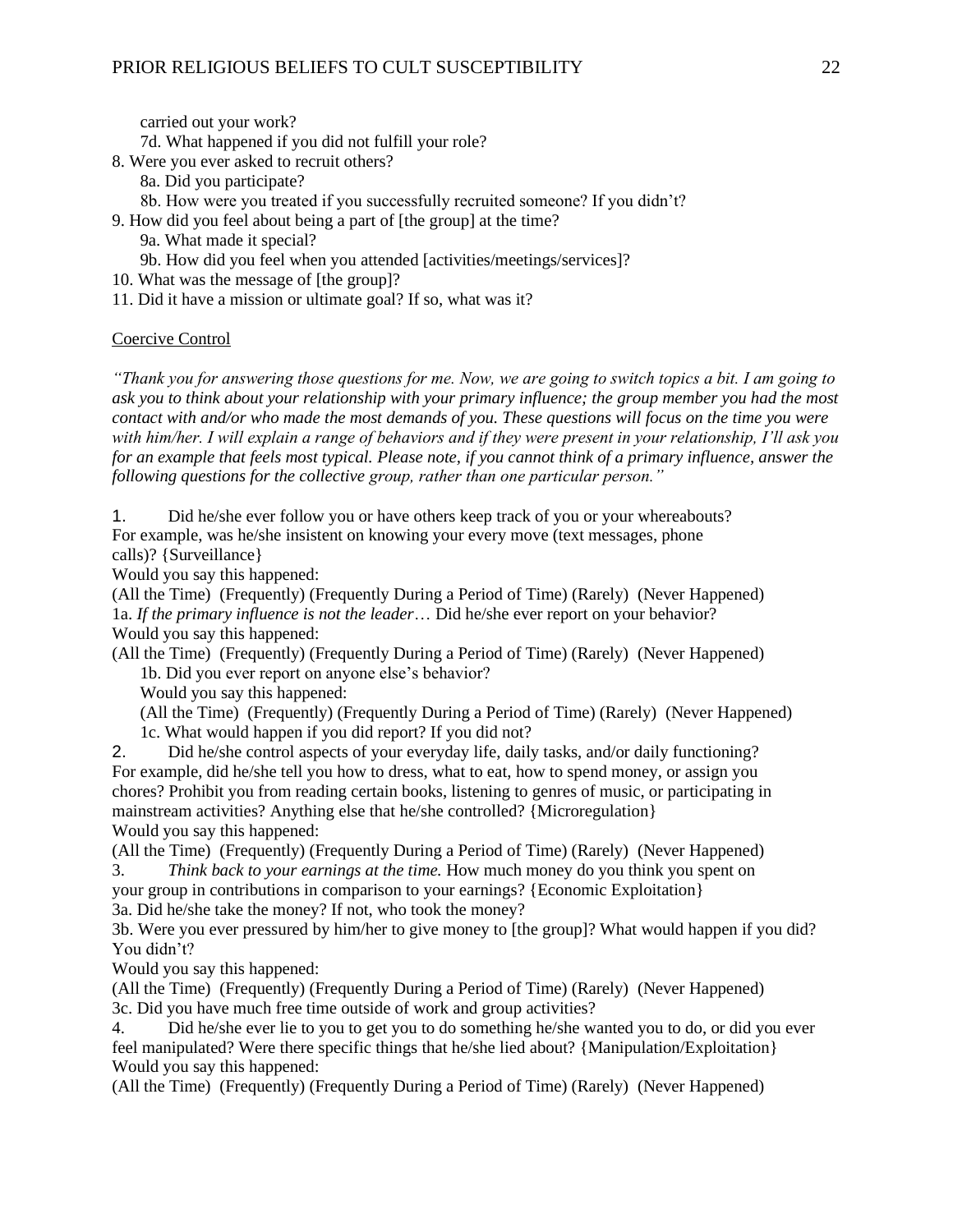5. Did he/she keep you from seeing or speaking to family, friends, or other people outside of [the group]? {Isolation}

Would you say this happened:

(All the Time) (Frequently) (Frequently During a Period of Time) (Rarely) (Never Happened)

6. Did you ever receive special treatment or favor for doing things for him/her? Move up in status or position within the group? {Reward}

Would you say this happened:

(All the Time) (Frequently) (Frequently During a Period of Time) (Rarely) (Never Happened) 6a. Were you ever guaranteed honors/acknowledgement in the unforeseeable future **(Use mission language)** by him/her?

7. Did he/she ever threaten you? Engage in behaviors to make you afraid? Why? Make you comply with his/her demands? {Intimidation}

Would you say this happened:

(All the Time) (Frequently) (Frequently During a Period of Time) (Rarely) (Never Happened) 7a. Did he/she ever imply you were risking something by not complying? For example, yours or someone else's [salvation], etc.? **(Use mission language)**

8. Did he/she ever use degrading language in private? Name calling? Cursing? {Degradation} Would you say this happened:

(All the Time) (Frequently) (Frequently During a Period of Time) (Rarely) (Never Happened) 8a. Did he/she ever use degrading language in public? Name calling? Cursing? Would you say this happened:

(All the Time) (Frequently) (Frequently During a Period of Time) (Rarely) (Never Happened) 8b. Did you ever receive any other forms of punishment from him/her, such as public shaming (e.g. having to sit in the front during meetings)?

Would you say this happened:

(All the Time) (Frequently) (Frequently During a Period of Time) (Rarely) (Never Happened) 8c. Were you ever shunned by a fellow group member if you did something perceived as wrong? Was the shunning directed by him/her?

Would you say this happened:

(All the Time) (Frequently) (Frequently During a Period of Time) (Rarely) (Never Happened) 8d. Did you ever witness anyone else being degraded? By who? What happened? How did you react? Rationalize it?

8e. Did you participate in shunning or degrading another group member? Were you encourage to do so by him/her?

9. Did you ever receive physical punishment by him/her? Can you give me an example that feels most typical? Most extreme? {Physical Abuse}

Would you say this happened:

(All the Time) (Frequently) (Frequently During a Period of Time) (Rarely) (Never Happened) 10. Did he/she ever force you to have sex or engage in sexual behaviors you did not want

to participate in? How did he/she do that? (e.g., cried, physically forced/restrained, used the relationship against me, etc.)? {Sexual abuse/repression}

Would you say this happened:

(All the Time) (Frequently) (Frequently During a Period of Time) (Rarely) (Never Happened) 10a. Did he/she you ever force you to have sexual relations w/ a group member or as part of a group activity? Did you want to participate?

Would you say this happened:

(All the Time) (Frequently) (Frequently During a Period of Time) (Rarely) (Never Happened) 10b. *What about the opposite?* Were you told to refrain from sexual contact by him/her? Would you say this happened:

(All the Time) (Frequently) (Frequently During a Period of Time) (Rarely) (Never Happened) 10c. Were you ever told/advised by him/her on who you could date or marry?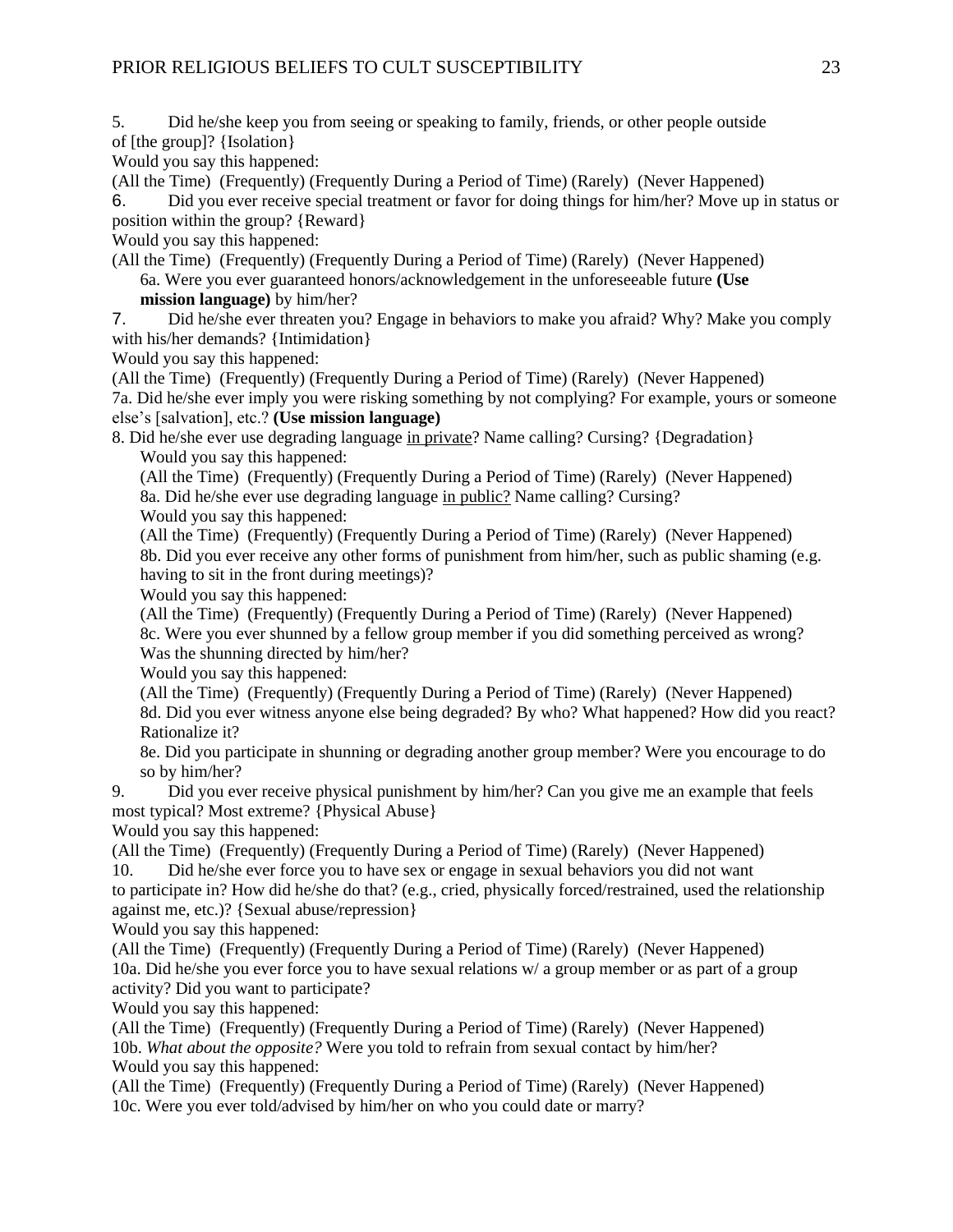10d. Do you know if he/she ever did any of the aforementioned to another group member? How did you react? Rationalize it?

11. Did he/she ever deny you basic necessities? For example, did you always have food, water, shelter, medication, healthcare, etc.? {Deprivation}

Would you say this happened:

(All the Time) (Frequently) (Frequently During a Period of Time) (Rarely) (Never Happened)

12. Did you ever say no or defy him/her? Fight back?

12a. *If applicable and not already clear...* How did he/she respond?

13. Did he/she ever make you feel like the [abuse/shaming/punishment] was because of your actions?

13a. Did he/she ever make you feel like if you hadn't acted a certain way, the

[abuse/shaming/punishment] wouldn't have happened?

13b. Did you believe the negative things he/she said about you?

13c. Did you believe the negative things he/she said would happen to you would actually come to pass?

14. Did he/she ever make you question yourself or doubt what you believed to be true? Did he/she ever make you question your understanding of the [abuse/shaming/punishment]? Did you ever feel like you were going "crazy"; did he/she tell you were "crazy" or confused, or that you did not understand what was going on, etc.? {Gaslighting}

14a. *If yes...* What happened? How did he/she do it?

15. Did he/she ever ask you to do anything illegal or anything that could get you into trouble (e.g., lie to law enforcement, etc.)?

16. Did he/she ever harm, or threaten to harm, another person? If so, how did you know about it? 16a. Did you ever witness him/her excommunicate another group member?

16b. *If yes...* How did you respond?

#### Trauma-Coerced Attachment

*"Thank you for answering those questions. I know that can be difficult to talk about, so I appreciate you sharing that information with me. Next, I am going to ask some questions about who and/or what kept you involved in [the group]. Some of these questions may or may not apply. If they do not, just let me know and we can move on."* **Note:** Probes are subject to change depending on participant reply.

1. To what extent did you think that all actions of the group were correct? To what extent did you believe everything that they said? {Brainwashing}

1a. What made you feel most committed to or involved in the group?

2. Did you feel there was one person who was more unique and special than others, and who you idolized in [the group]? Did you feel devoted to him/her [trauma figure]? It may or may not be the person we previously discussed. {Trauma bonding with one figure} *If yes...*

2a. What was the nature of your relationship (i.e. platonic, romantic, sexual, disciple, etc.) **(Establish understanding of bond and level of intimacy)**

*I would like you to think about the time that you felt the most love for/closest to [trauma figure].* 2b. What made you feel close or committed to [trauma figure]?

2c. To what extent did he/she represent the group for you? Were they central to the mission or message of the group?

2d. Would you have stayed in the group if you did not have a relationship with [trauma figure]? 2e. How did your relationship with [trauma figure] develop? At what point in the relationship did you feel close or committed to them? What was going on in the relationship at the time? How long did it last?

2f. Did [trauma figure] ever do things that you didn't like? How did you explain it to yourself? Did he/she ever talk to you about it? Did you ever confront him/her?

2g. Did he/she ever give you special attention, give you gifts, or promise you rewards, such as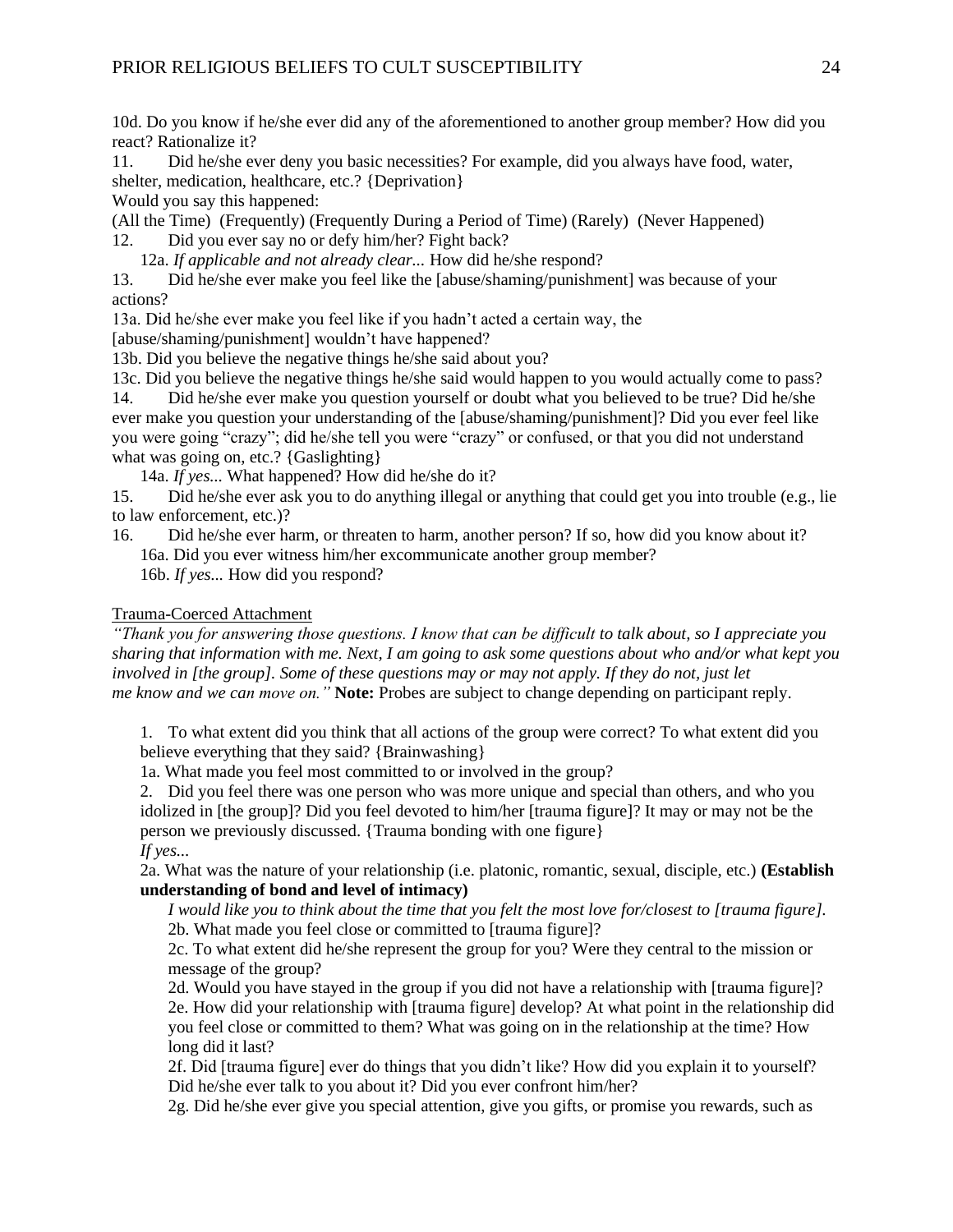fulfillment, redemption, salvation, etc.? What did they give you or reward you with? **(Reward)** Would you say this happened:

(All the Time) (Frequently) (Frequently During a Period of Time) (Rarely) (Never Happened) 2h. Was he/she ever affectionate and/or intimate toward you one-on-one? For example, did he/she ever call you pet names, give you special treatment, or shows signs of appreciation for you? Would you say this happened:

(All the Time) (Frequently) (Frequently During a Period of Time) (Rarely) (Never Happened) 2i. Did he/she ever make you feel special or attractive in the time that you were with him/her? Would you say this happened:

(All the Time) (Frequently) (Frequently During a Period of Time) (Rarely) (Never Happened) 2j. What did he/she do that meant the most to you? *If not clear* [...] Did he/she ever promise you something you wanted?

2k. Did you feel this relationship was unique? More special than others? If so, how? 2l. How did you feel when [trauma figure] treated you well?

2m. How would you describe the way you felt about him/her during the relationship? *If not clear* [...] Was there a time you thought you loved him/her? How did that feel for you? 2n. Did you think about [trauma figure] when you were not with him/her? Miss him/her?

2o. *If applicable...* Did you feel important because you were his/her follower? How so?

2p. Did you feel special because [trauma figure] wanted to be with you? How so?

2q. Did you find him/her more attractive than others? More talented, powerful, pure? Etc.

2r. Did you have a sexual relationship with him/her?

2s. *If yes to sex with [trauma figure]*... Did you enjoy sex with him? Was it special? Routine?

2t. Were you [trauma figure]'s only partner? If not, how did you feel about that?

2u. Do you think you could love someone else the way you loved him/her? Why or why not? 2v. Did you ever feel [trauma figure] was better than you? Wiser than you?

2w. What was your main priority within the relationship? (e.g., pleasing him/her, making him/her happy, avoiding conflict, to get closer to God, reach higher level of salvation)

2x. Was there a time you felt angry with [trauma figure], or a time when you felt the things he/she did were unfair? If so, how often were you angry with him/her? How long did it last? Did it ever change how much you loved [trauma figure]? Did you feel angry at the time, or after you'd left [the group]?

# Closing Questions

*"Thank you for answering those questions. I'd like to ask some closing questions about why you decided to leave the group, and what leaving was like."*

1. What do you think kept you in [the group]?

1a. In addition to these things, what other practical or emotional factors influenced your decision or made it harder for you to leave the situation?

*Practical issues (housing, education, employment/money, transportation, etc.)*

*Emotional issues (concerns about social support, ties with family/friends, child custody, etc.)*

1b. Can you tell me more about that? **(Establish sense of responsibility vs. peer pressure)**

2. When did you decide to leave?

2a. Was leaving abrupt or gradual?

- 2b. How long did it take?
- 3. How do you feel about [the group] now?

3a. How do you feel about your involvement in [the group] now?

4. How often did you find yourself feeling afraid after leaving?

Would you say this happened:

(All the Time) (Frequently) (Frequently During a Period of Time) (Rarely) (Never Happened) 4a. How long did those feelings last?